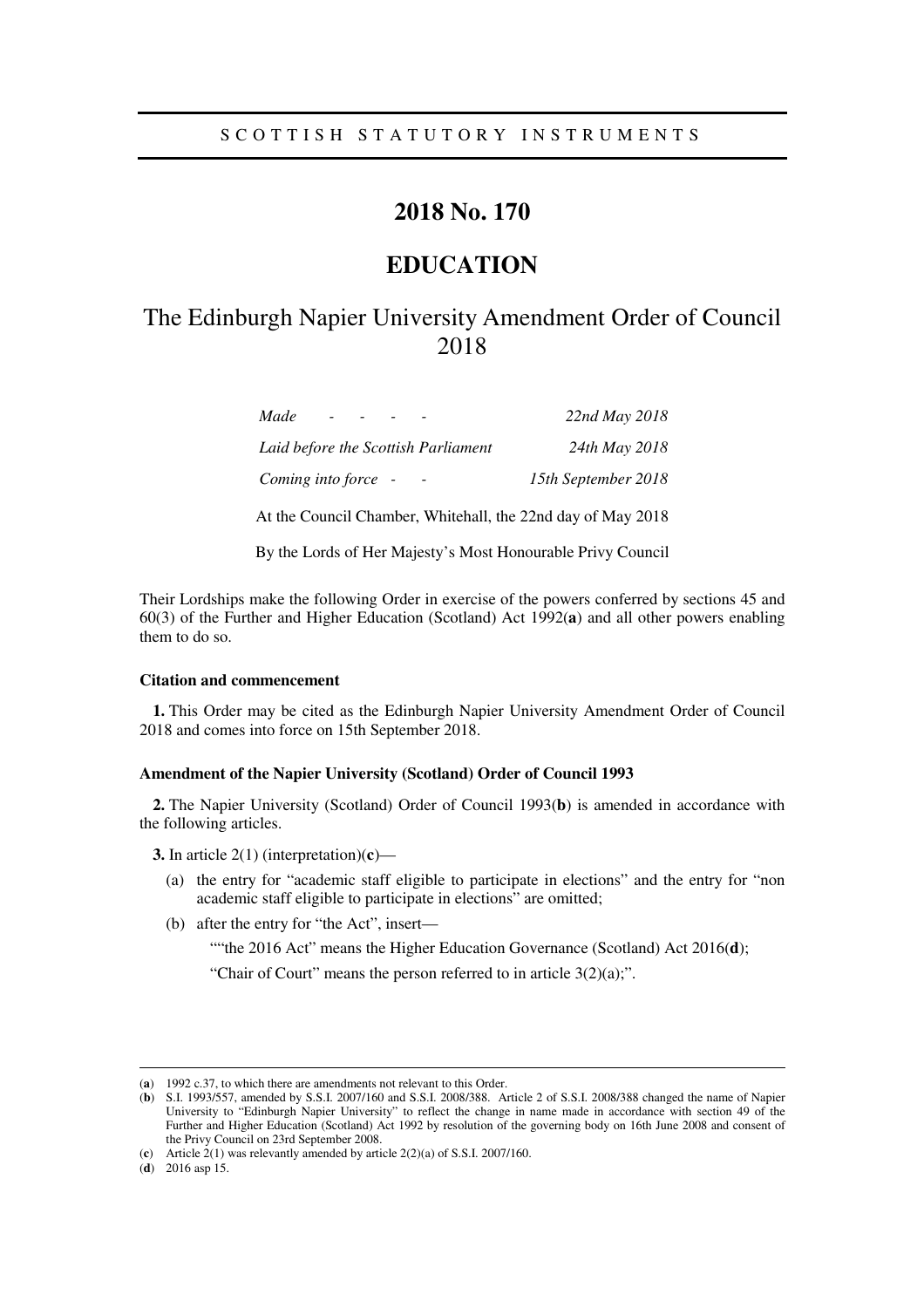- **4.** In article 3 (the Court)(**a**)—
	- (a) for paragraph (2), substitute—
		- "(2) The membership of the Court is to be composed of—
			- (a) the Chair of Court, being the person appointed by the Court to the position of senior lay member by virtue of section 8 of the 2016 Act;
			- (b) one person appointed by being nominated by the Chancellor to act as Assessor to the Chancellor;
			- (c) the Principal and Vice-Chancellor referred to in article 5;
			- (d) one Vice-Principal referred to in article 9, appointed by being nominated by the Principal and Vice-Chancellor;
			- (e) one person appointed by being elected by the Academic Board from among the members of the academic staff of the University who are members of that Board;
			- (f) two persons appointed by being elected by the staff of the University from among their own number;
			- (g) one person appointed by being nominated by a trade union from among the academic staff of the University who are members of a branch of a trade union that has a connection with the University;
			- (h) one person appointed by being nominated by a trade union from among the support staff of the University who are members of a branch of a trade union that has a connection with the University;
			- (i) two persons appointed by being nominated by the Students' Association of the University from among the students of the University; and
			- (j) such other persons appointed by the Court in accordance with its rules and procedures with the aim of the membership of the Court having a broad range of skills and experience being not less than 12 and not more than 14 persons as the Court may from time to time determine.

(2A) The persons appointed under paragraph (2)(a) and (f) to (i) are to be appointed in accordance with Chapter 1 of Part 1 of the 2016 Act.";

- (b) paragraph (3) is omitted;
- (c) in paragraph (4), for  $\lq(2)(b)$ , (c) and (d)" in both places where it appears, substitute " $(2)(c)$  to  $(h)$ ";
- (d) in paragraph (9), for the words from "Where" to "Chair of the Court", substitute "Where the person appointed as Chair of Court has at any time previous to that appointment served as a member of Court";
- (e) in paragraph (10)—

-

- (i) in sub-paragraph (a), for " $3(2)(a)$ , (b) or (c)", substitute " $3(2)(b)$ , (c) or (d)";
- (ii) in sub-paragraph (b), omit "the" where it first appears.
- **5.** In article 6 (the Academic Board)—
	- (a) for paragraph (1), substitute—

"(1) The Court is to appoint and maintain by further appointment an Academic Board of the University constituted and appointed in accordance with Chapter 2 of Part 1 of the 2016 Act, paragraphs (1A) to (1C) of this article and paragraph (10) of Part B of schedule 1.

(1A) Before making any changes to the composition of the Academic Board, the Court is to consult the Academic Board.

<sup>(</sup>**a**) Article 3 was substituted by article 2(3) of S.S.I. 2007/160.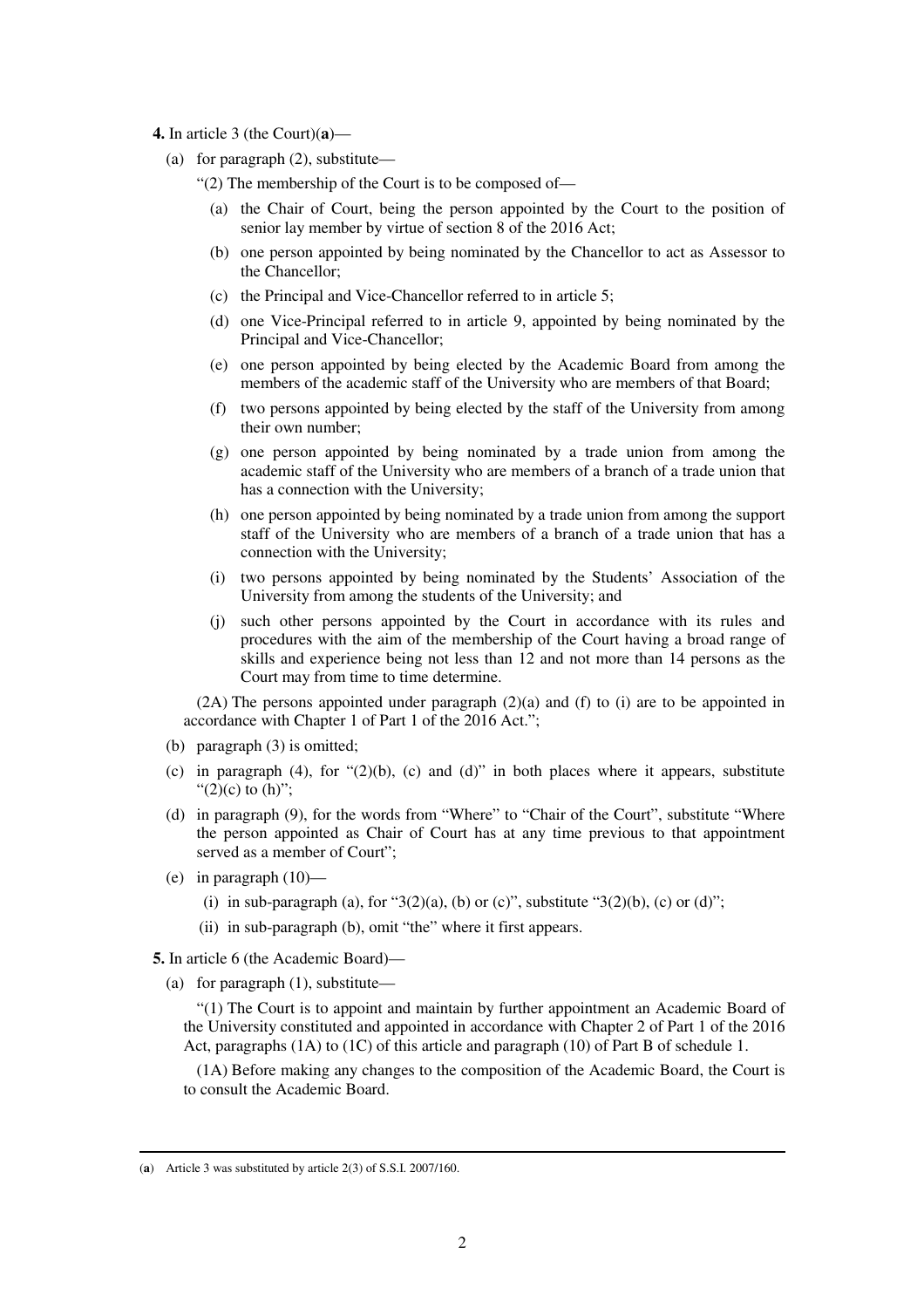(1B) The persons appointed to the Academic Board by being elected by the academic staff of the University under section  $15(1)(c)$  of the 2016 Act hold office for such a period, not exceeding 4 years, as may be determined by the Academic Board and are eligible for reelection.

(1C) The persons appointed to the Academic Board by being elected by the students of the University under section  $15(1)(d)$  of the 2016 Act hold office for a period not exceeding one year and are eligible for re-election.

(1D) The Principal and Vice-Chancellor is to preside over meetings of the Academic Board.";

(b) in paragraph (2)(a), for "Vice-Chairman", substitute "Vice-Chair".

**6.** In Part B of schedule 1 (functions and powers of the Court - administration)(**a**)—

(a) for paragraph (6), substitute—

"(6) To appoint a Chair of Court in accordance with an appointment process prescribed by the Court and to prescribe the duties, responsibilities, tenure and terms and conditions of the Chair of Court, which may include such remuneration and allowances as the Court considers to be reasonable, all in accordance with Chapter 1 of Part 1 of the 2016 Act.

(6A) To appoint a Vice-Chair of the Court from among those appointed to the Court under article  $3(2)(j)$  in accordance with rules prescribed by the Court and to prescribe the duties, responsibilities and tenure of the Vice-Chair.";

(b) for paragraph (7) substitute—

"(7) Subject to and in accordance with Chapter 1 of Part 1 of the 2016 Act and article 3, to appoint such new members of the Court as may from time to time be required, to determine the method of appointment to membership of the Court, including where appropriate the election process to be followed, and to remove members of the Court in such circumstances and in accordance with such rules as the Court may prescribe.";

(c) for paragraph (10), substitute—

"(10) After consultation with the Academic Board, and subject to and in accordance with Chapter 2 of Part 1 of the 2016 Act and article 6(1B) and (1C), to determine the method of appointment to the membership of the Academic Board, including where appropriate the election process to be followed, and to determine the tenure of the members, and to remove members of the Academic Board in appropriate circumstances.".

**7.** Schedule 2 (the Academic Board)(**b**) is omitted.

### **Transitional provision**

-

**8.**—(1) The chairman appointed under paragraph (6) of Part B of schedule 1 of the Napier University (Scotland) Order of Council 1993(**c**) who is in office immediately before 15th September 2018 is to be regarded, for the remainder of that chairman's period of office, as if appointed to the position of Chair of Court in accordance with article 3(2)(a) and paragraph (6) of Part B of schedule 1 of the Napier University (Scotland) Order of Council 1993 as amended by this Order.

<sup>(</sup>**a**) Part B of schedule 1 was relevantly amended by article 2(8) of S.S.I. 2007/160.

<sup>(</sup>**b**) Schedule 2 was substituted by article 2(9) of S.S.I. 2007/160.

<sup>(</sup>**c**) Paragraph (6) of Part B of schedule 1 of the 1993 Order was amended by article 2(8) of S.S.I. 2007/160.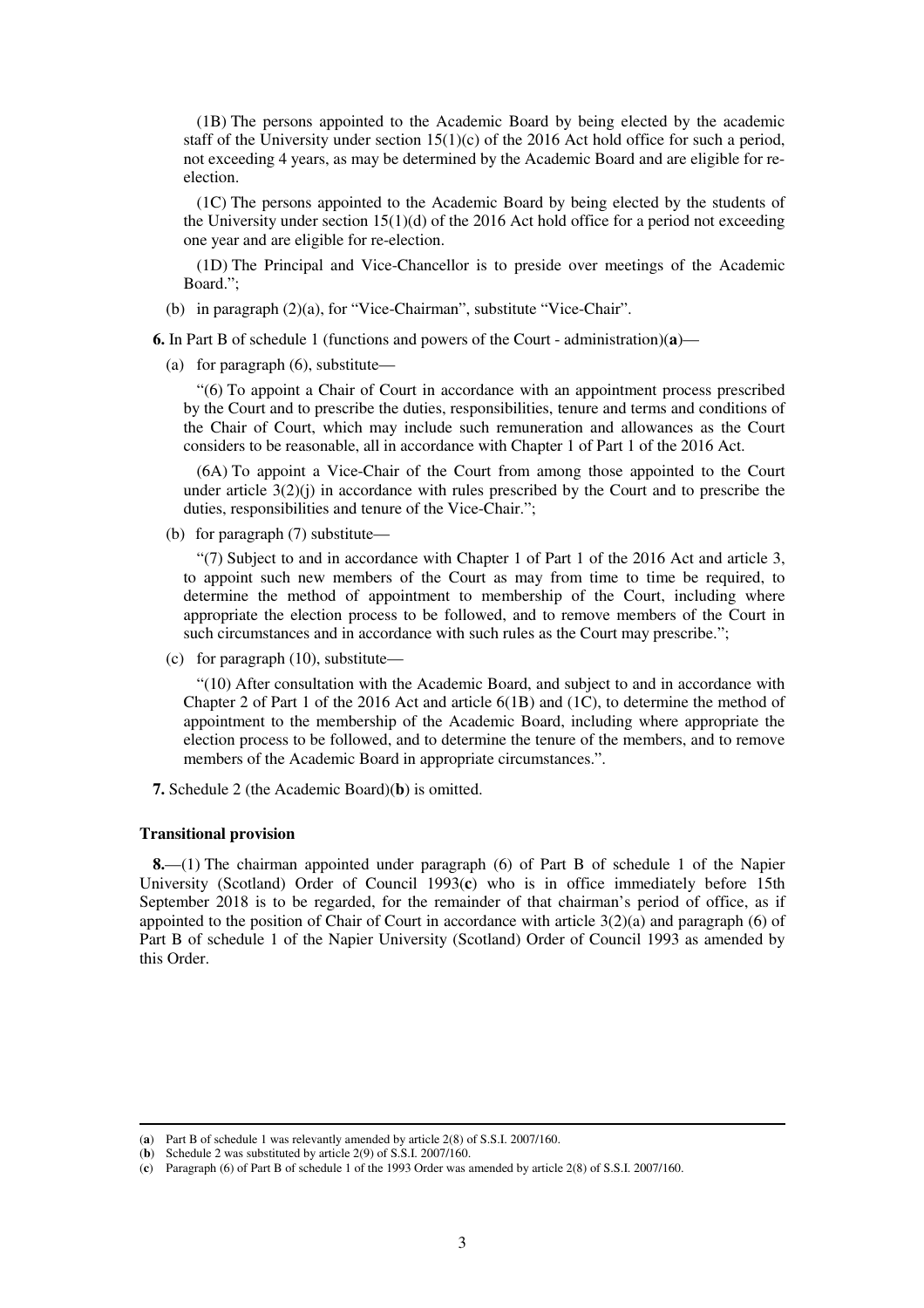(2) In this article, "Chair of Court" has the same meaning as in article 2(1) of the Napier University (Scotland) Order of Council 1993(**a**).

> *Ceri King* Deputy Clerk of the Privy Council

<sup>-</sup>(**a**) As added by this Order.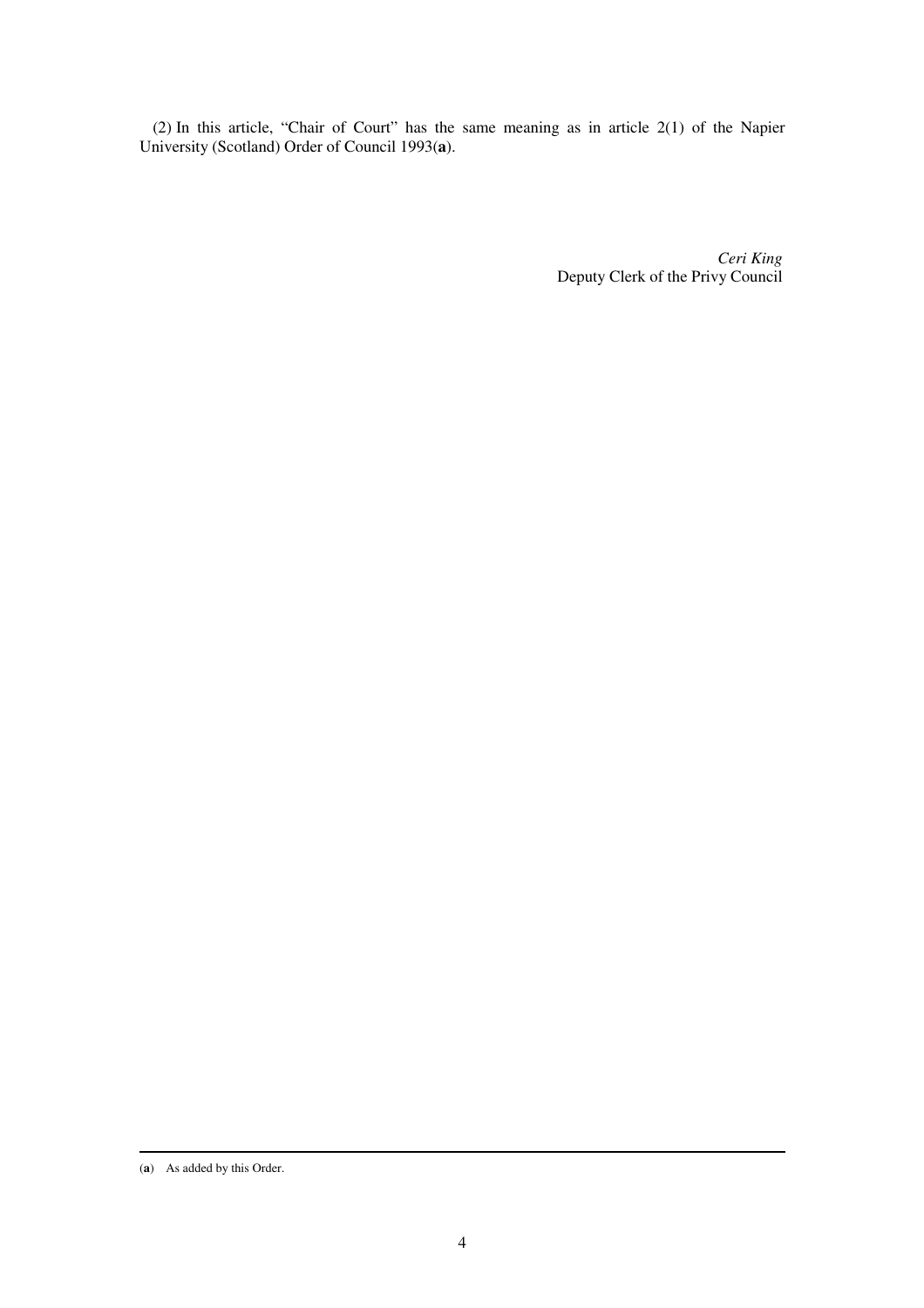### **EXPLANATORY NOTE**

### *(This note is not part of the Order)*

This Order amends the Napier University (Scotland) Order of Council 1993 ("the 1993 Order"). Article 2 of the Edinburgh Napier University (Scotland) Order of Council 2008 (S.S.I. 2008/388) changed the name of Napier University to "Edinburgh Napier University" but the 1993 Order remains the principal governance order in relation to the Edinburgh Napier University ("the University"). The 1993 order is made under section 45 of the Further and Higher Education (Scotland) Act 1992.

Article 3 of the Order amends article 2(1) of the 1993 Order which sets out relevant definitions. It omits the entries for "academic staff eligible to participate in elections" and "non academic staff eligible to participate in elections" and inserts new entries "the 2016 Act" and "Chair of Court".

Article 4(a) amends article 3 of the 1993 Order by substituting a new article 3(2) setting out the composition of the Court. A new article 3(2A) is inserted which provides that certain members, including the Chair of Court, are to be appointed in accordance with the requirements of the Higher Education Governance (Scotland) Act 2016 ("the 2016 Act"). Article 4(b) to (e) makes consequential amendments.

Article 5 makes amendments to the 1993 Order in respect of the Academic Board. Article 5(a) substitutes article 6(1) of the 1993 Order to provide that the Court is to determine the composition of the Academic Board in accordance with the requirements of the 2016 Act and the 1993 Order as amended by this Order. As the composition of the Academic Board is no longer set out in the 1993 Order, schedule 2 is omitted by article 7.

Article 5(a) also inserts new paragraphs (1A) to (1D) into article 6 of the 1993 Order, which include provision that the Court is to consult the Academic Board before making any changes to the composition of that body and provision for the term limits of the academic staff members and student members.

Article 6 amends Part B of schedule 1 of the 1993 Order, which sets out the functions and powers of the Court in relation to the administration of the University. It substitutes new paragraphs (6) and (6A) to make new provision for the appointment of the Chair of Court and Vice-Chair. It substitutes a new paragraph (7) relating to the Court's power to appoint and remove its members. It also substitutes a new paragraph (10) to make new provision relating to the method of appointment and the tenure and removal of Academic Board members. The Court's power to vary the composition of the Academic Board is removed from schedule 1 as this power is now included in article 6(1) of the 1993 Order.

Article 8 makes transitional provision to ensure that the chairman of the Court who is in office immediately before commencement of this Order is treated as if appointed in accordance with article 3(2)(a) and paragraph (6) of Part B of schedule 1 of the 1993 Order, as amended by this Order.

<sup>©</sup> Crown copyright 2018

Printed and published in the UK by The Stationery Office Limited under the authority and superintendence of Jeff James, the Queen's Printer for Scotland.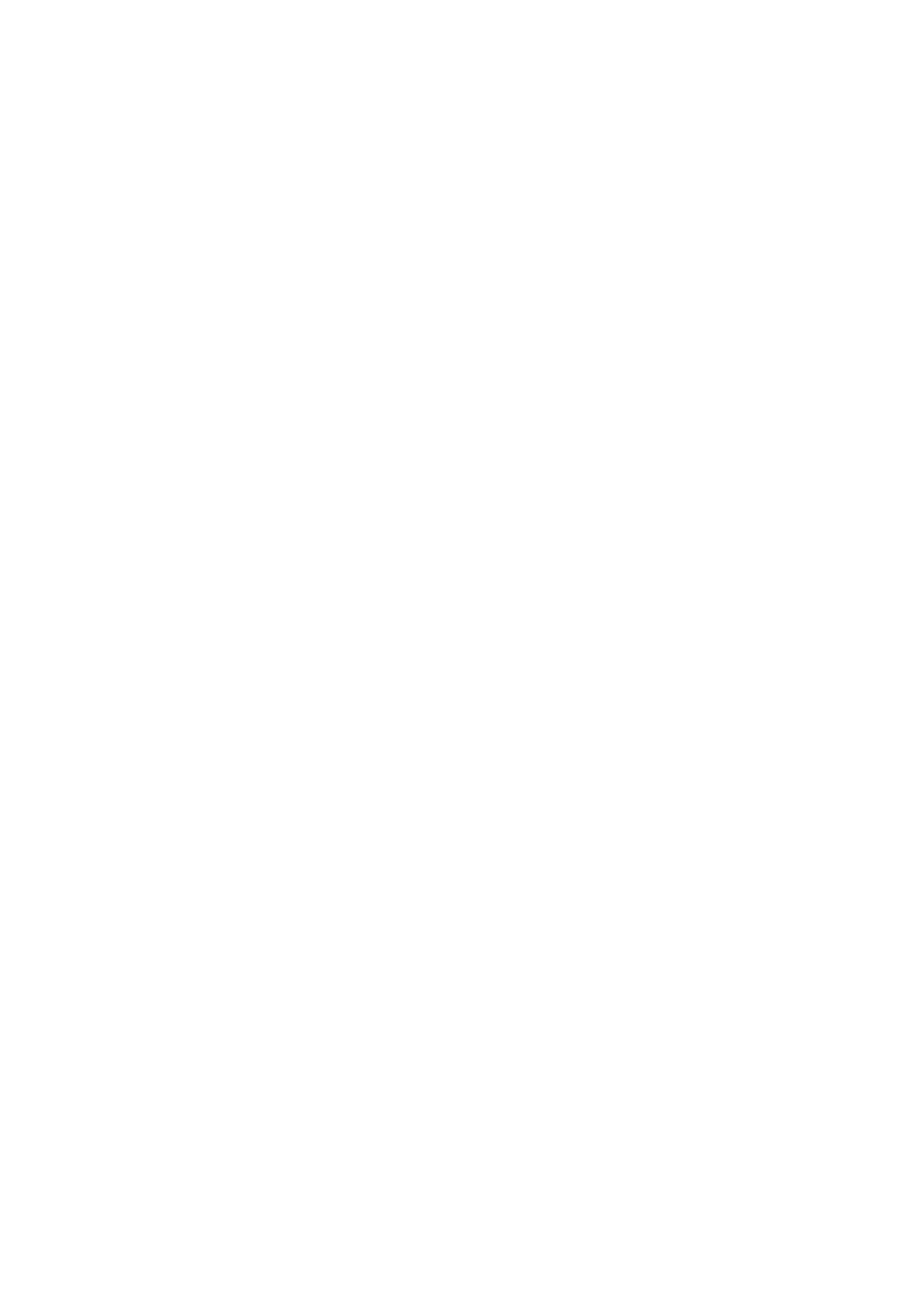# 2008 No. 388

# **EDUCATION**

# The Edinburgh Napier University Order of Council 2008

| Made<br><b>Carl Carl</b>            | 21st November 2008 |
|-------------------------------------|--------------------|
| Laid before the Scottish Parliament | 2nd December 2008  |
| Coming into force –                 | 25th January 2009  |

At the Council Chamber, Whitehall, the 21st day of November 2008

By the Lords of Her Majesty's Most Honourable Privy Council

Their Lordships make the following Order in exercise of the powers conferred upon Them by sections 45 and 60 of the Further and Higher Education (Scotland) Act 1992(a) and all other powers enabling Them to do so.

### **Citation and commencement**

1. This Order may be cited as the Edinburgh Napier University Order of Council 2008 and comes into force on 25th January 2009.

### Amendment of the Napier University (Scotland) Order of Council 1993

**2.** In the Napier University (Scotland) Order of Council 1993(b)–

(a) in article  $2(1)$  (interpretation), for the definition of "the University" substitute-

""the University" means Edinburgh Napier University designated under section 44 of the Act being the institution formerly known as Napier University and as Napier Polytechnic of Edinburgh and now renamed in accordance with section 49 of the Act"; and

(b) after article  $13(1)$  (savings and transitional provisions), insert-

"(1A) References to "Napier University" or "the Court of Napier University", to "Napier Polytechnic of Edinburgh" or "the Governors of Napier Polytechnic of Edinburgh", to "Napier College of Commerce and Technology" or "the Governors of Napier College of Commerce and Technology", to "Napier College of Science and Technology" or "the Governors of Napier College of Science and Technology", or to "Napier Technical College" or "the Governors of Napier Technical College" in any:

- (a) agreement, deed, bond or other writing, document or instrument of any description;
- (b) action or proceeding pending or existing at 24th January 2009 by or against Napier University or the Court of Napier University before any court or other tribunal; and

<sup>(</sup>a) 1992 c.37; to which there are amendments not relevant to this Order.

<sup>(</sup>b) S.I. 1993/557, amended by S.S.I. 2007/160.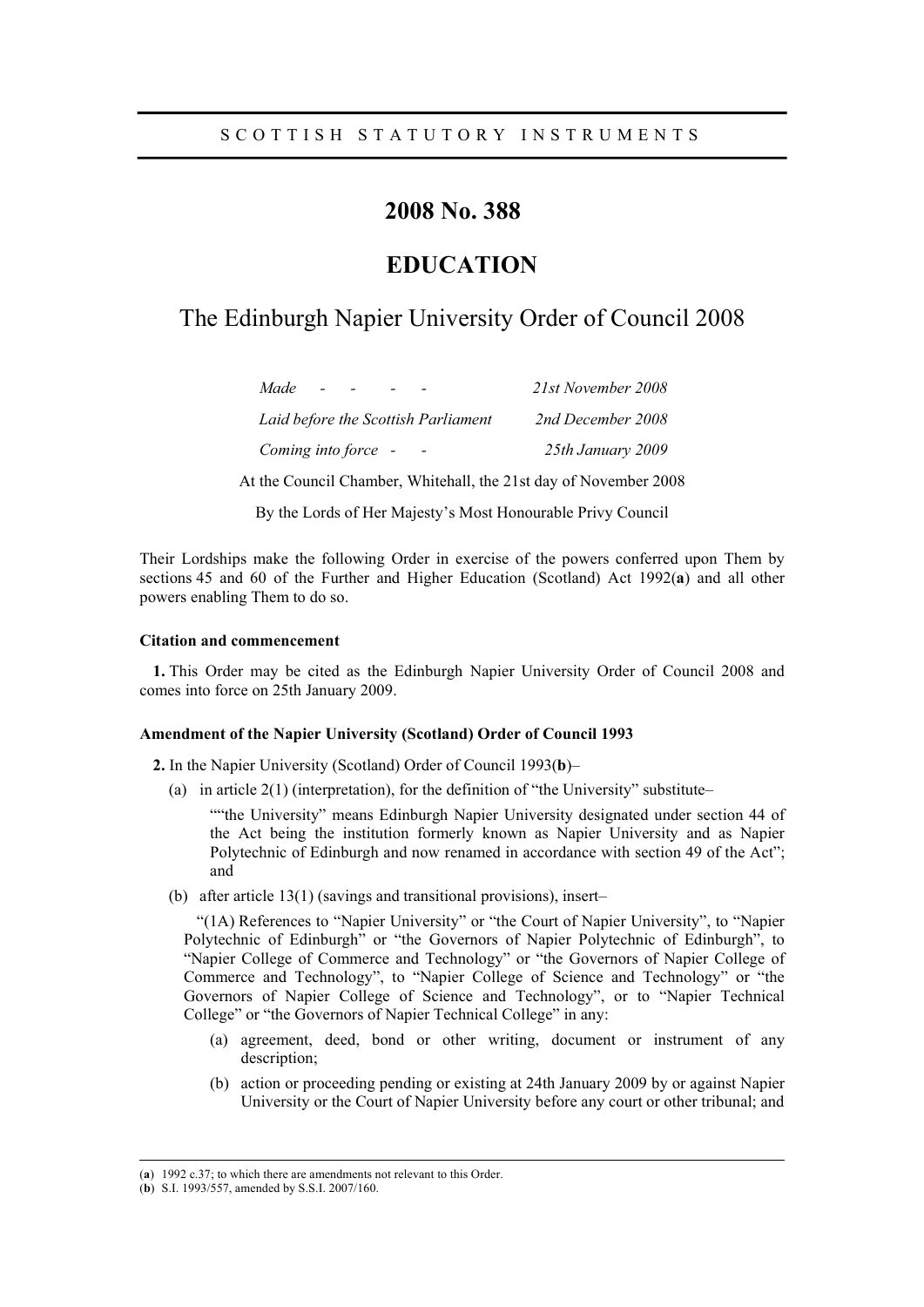(c) document relating to or affecting any property, right, liability or obligation of Napier University or the Court of Napier University,

shall be read on or after 25th January 2009 as referring to "Edinburgh Napier University" or "the Court of Edinburgh Napier University" as the context requires; and no rights, interests, obligations or liabilities of any person shall be affected by the change of name of the institution or its governing body.".

### Amendment of the Napier College of Commerce and Technology (No. 2) Regulations 1985

3. In regulation 3 of the Napier College of Commerce and Technology (No. 2) Regulations 1985(a) (continuation of governing body), for "the Court of Napier University" substitute "the Court of Edinburgh Napier University".

> Judith Simpson Clerk of the Privy Council

<sup>(</sup>a) S.I. 1985/1163, partially revoked and amended by S.I. 1988/1715 and 1993/557.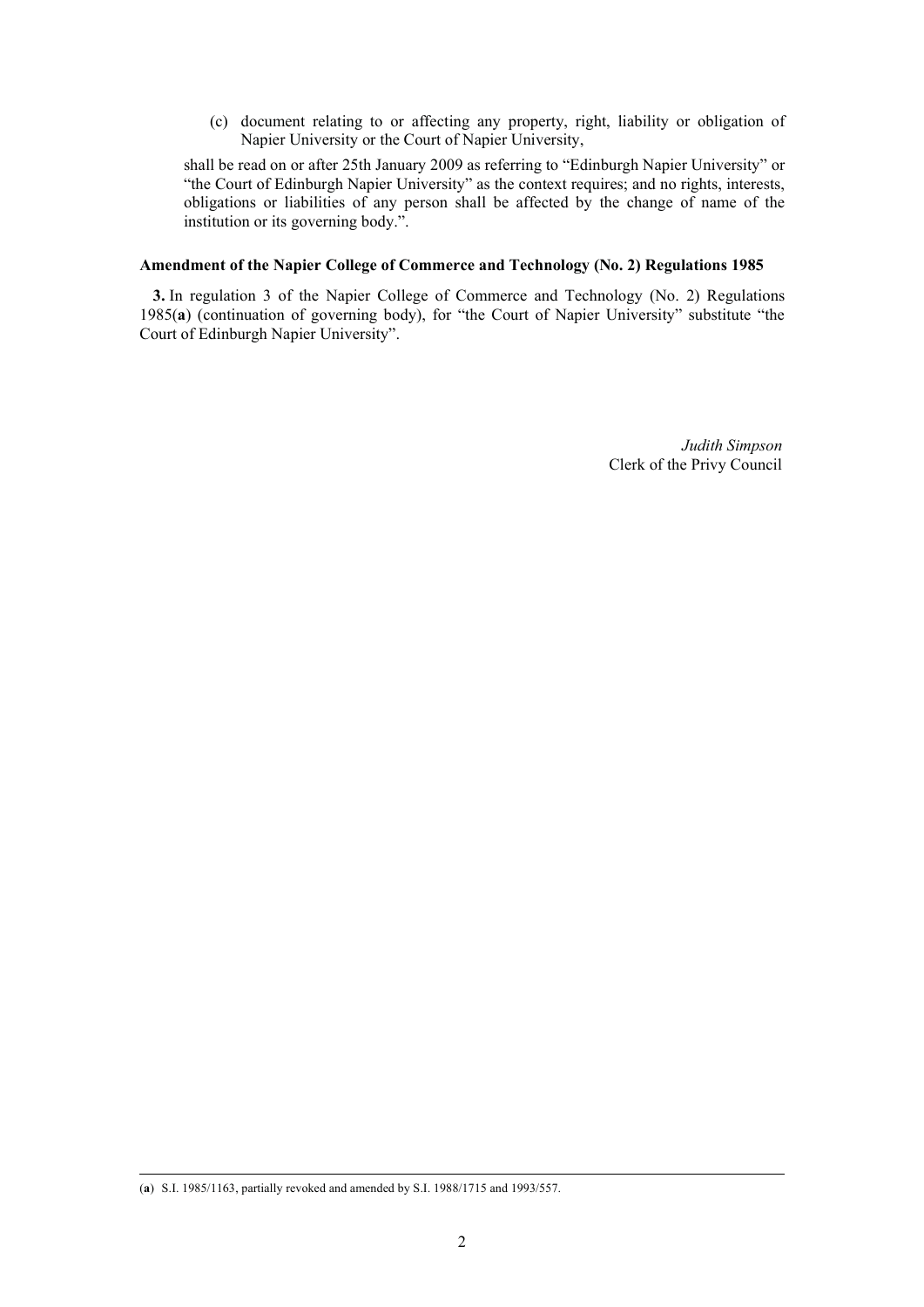### **EXPLANATORY NOTE**

### (This note is not part of the Order)

In accordance with the requirements of section 49 of the Further and Higher Education (Scotland) Act 1992, the governing body of Napier University resolved on 16th June 2008 to change the name of Napier University to Edinburgh Napier University and the Privy Council consented to the change of name on 23rd September 2008. The change of name takes effect on 25th January 2009.

This Order amends the governance instruments of Napier University to reflect the change of name. Article 2 amends the Napier University (Scotland) Order of Council 1993 and article 3 amends the Napier College of Commerce and Technology (No. 2) Regulations 1985.

<sup>©</sup> Crown Copyright 2008

Printed in the UK by The Stationery Office Limited under the authority and superintendence of Carol Tullo, the Queen's Printer for Scotland.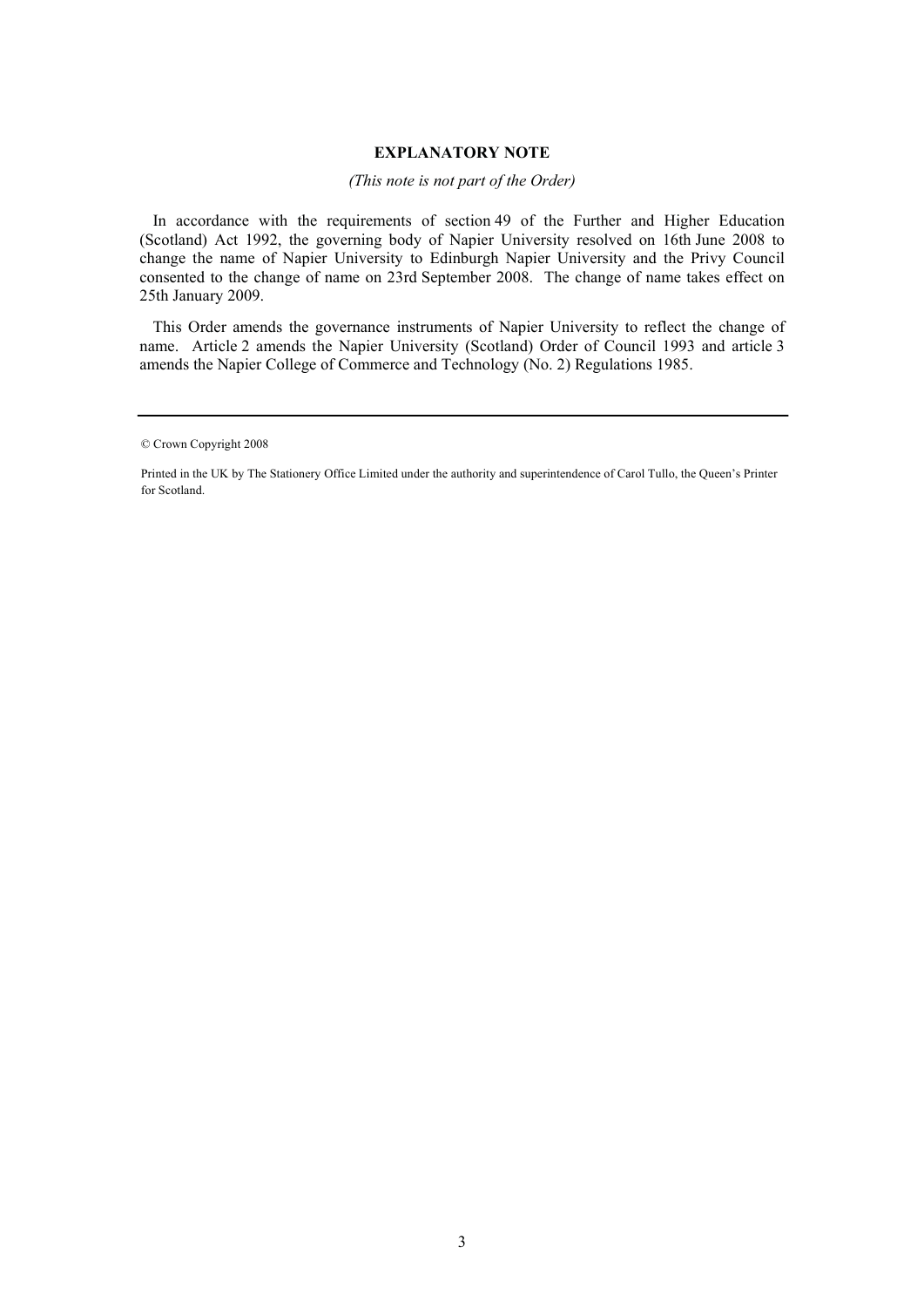# EXECUTIVE NOTE

## THE EDINBURGH NAPIER UNIVERSITY ORDER OF COUNCIL 2008

## SSI/2008/388

The above instrument was made in exercise of the powers conferred upon the Lords of Her Majesty's Most Honourable Privy Council by sections 45 and 60 of the Further and Higher Education (Scotland) Act 1992 ("the 1992 Act"). The instrument is subject to negative resolution procedure.

## Policy Objectives

Napier University ("University"), along with the majority of other post 1992 universities and designated higher education institutions, has a Governance Order, the Napier University (Scotland) Order of Council 1993 made by the Privy Council. The Napier College of Commerce and Technology (No. 2) Regulations 1985 also contain provisions which apply to the University. The purpose of this instrument is to amend these governance instruments to reflect a change of name to "Edinburgh Napier University".

### Name

In accordance with the requirements of section 49 of the Further and Higher Education (Scotland) Act 1992, the governing body of the University resolved on 16th June 2008 to change the name of the University to Edinburgh Napier University and the Privy Council consented to the change of name on 23rd September 2008. The change of name takes effect on 25th January 2009.

The University wished to change its name to "Edinburgh Napier University" as it considers that including 'Edinburgh' in its name will build on its reputation as an increasingly successful international university by improving its recognition around the UK and internationally. The University feels that capitalising on its geographical location in Scotland's capital city will raise its profile with business and industry and that market research consistently demonstrates that students choose to study at a university because of the courses it offers, its reputation and its location.

### Consultation on new name

Prior to the Privy Council granting its consent, the University conducted a comprehensive consultation on the proposed name change, seeking the views of a wide range of stakeholder organisations, including colleges, universities, MPs, MSPs, City of Edinburgh councillors, local authorities, local and national civic, community and business organisations, as well as staff and students at the University.

## Financial effects

A Regulatory Impact Assessment has not been prepared as this instrument has no financial effects on the Scottish Government, local government or on business.

Scottish Government, Lifelong Learning Directorate October 2008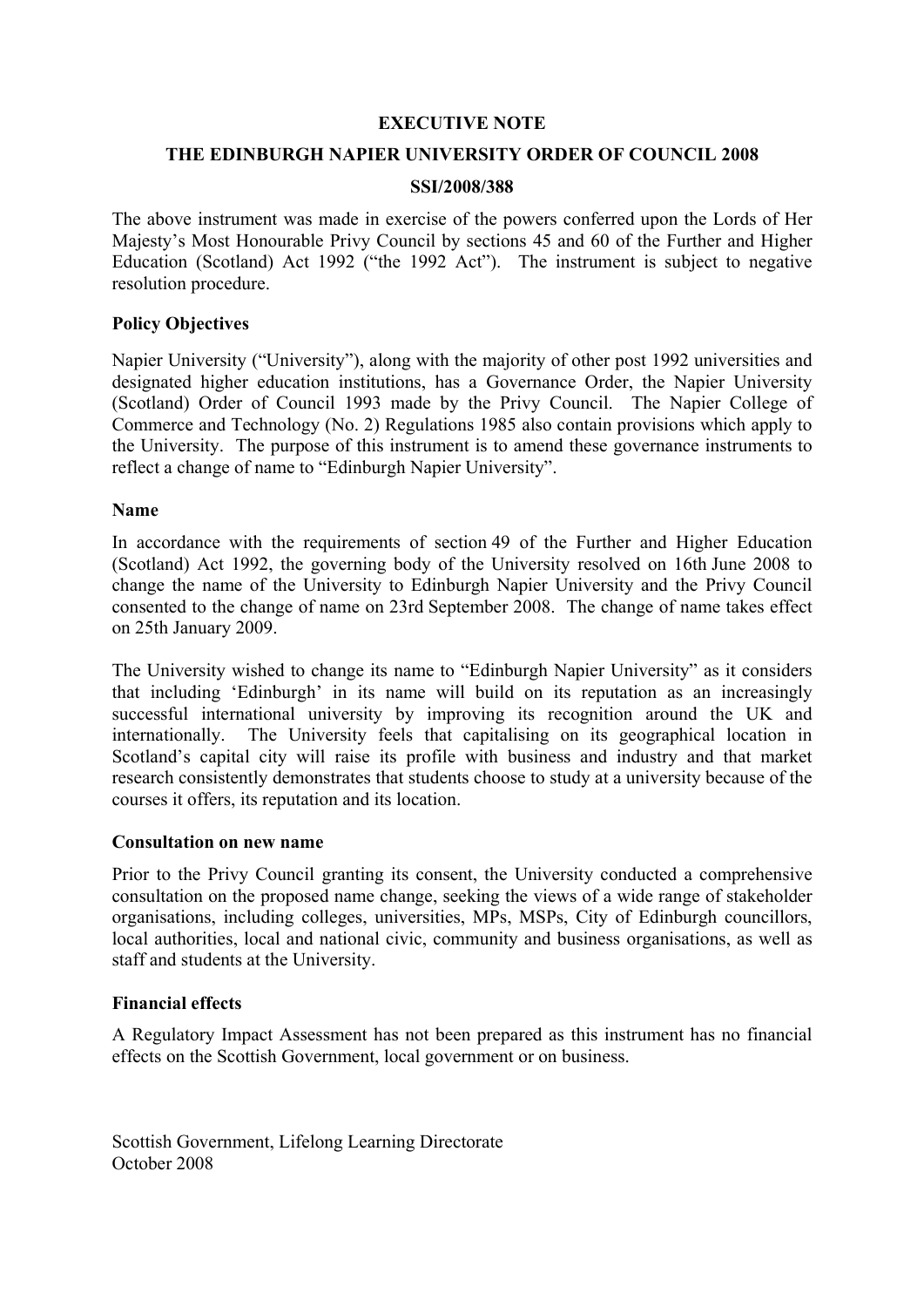# 2007 No. 160

# **EDUCATION**

# The Napier University (Scotland) Order of Council 1993 Amendment Order of Council 2007

| Made                                | 2nd March 2007  |
|-------------------------------------|-----------------|
| Laid before the Scottish Parliament | 8th March 2007  |
| Coming into force -                 | 1st August 2007 |

At the Council Chamber, Whitehall, the 2nd day of March 2007

By the Lords of Her Majesty's Most Honourable Privy Council

Their Lordships, in exercise of the powers conferred upon Them by sections 45 and 60 of the Further and Higher Education (Scotland) Act 1992(a) and of all other powers enabling Them in that behalf, order as follows:

#### Citation, commencement and interpretation

1.—1) This Order may be cited as the Napier University (Scotland) Order of Council 1993 Amendment Order of Council 2007 and shall come into force on 1st August 2007.

(2) In this Order "the 1993 Order" means the Napier University (Scotland) Order of Council  $1993(b)$ .

### Amendments to the Napier University (Scotland) Order of Council 1993

 $2$ , (1) The 1993 Order is amended as follows.

- (2) In article  $2(1)$  (interpretation)-
	- (a) before the definition of "the Act" insert the following definitions-

""academic staff eligible to participate in elections" means all persons employed under permanent academic contracts that are either full-time or part-time;

"non-academic staff eligible to participate in elections" means all persons employed under permanent non-academic contracts that are either full-time or part-time;"; and

(b) for the definition of "the students" substitute-

""the students" means all enrolled students of the University or sabbatical officers of the Students' Association;".

<sup>(</sup>a)  $1992$  c.37.

<sup>(</sup>b) S.I. 1993/557.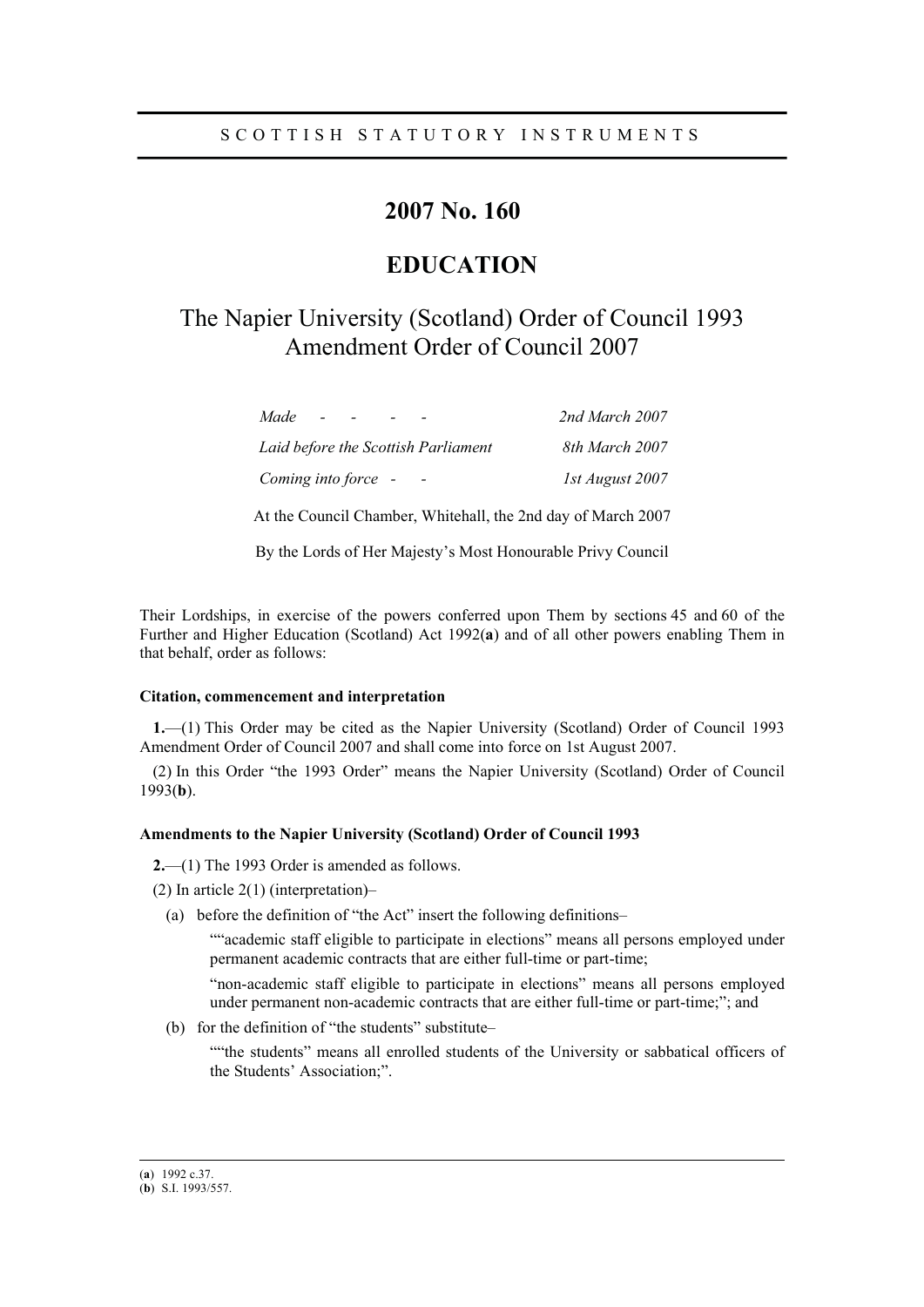$(3)$  For article 3 (the court), substitute–

### "The Court

 $3$ —(1) The Court shall be the governing body of the University, and shall administer it for the objects of providing education, carrying out research, and promoting teaching. research and general scholarship.

(2) Subject to paragraph  $(3)$ , the Court shall consist of-

- (a) one person to be appointed by the Chancellor who shall act as Assessor to the Chancellor:
- (b) the Principal and Vice-Chancellor referred to in article 5;
- (c) any Vice-Principal referred to in article 9, subject to the following:-
	- (i) no more than three Vice-Principals may serve on the Court; and
	- (ii) where there are more than three Vice-Principals of the University at any time, the Principal and Vice-Chancellor shall appoint the three Vice-Principals to serve on the Court:
- (d) three members of the staff of the University to be appointed or elected as follows-
	- (i) one who shall be appointed by the Academic Board from the members of the academic staff of the University who are members of the Academic Board, and who shall be below the level of Head of Department:
	- (ii) one who shall be elected by and from among the academic staff of the University eligible to participate in elections; and
	- (iii) one who shall be elected by and from among the non-academic staff of the University eligible to participate in elections;
- (e) the President of the Students' Association and one other office-bearer of the Students' Association to be selected by that Association in accordance with the scheme referred to in article  $7(4)$ ; and
- (f) persons appointed by the Court reflecting a variety of different interests and experience, including those with experience in the provision of education, local government, industrial, commercial or employment matters or the practice of any profession, being not less than 12 nor more than 15 persons as the Court may from time to time determine.

(3) It shall be competent for the Court (on a two-thirds majority of its whole members) from time to time to vary the number of persons to be appointed or elected under any of paragraph  $2(c)$  to (f), provided that-

- (a) no category referred to in paragraph  $2(c)$  to (f) shall cease to be represented on the Court; and
- (b) those persons appointed under paragraph 2(f) shall remain in overall majority in the Court.

(4) Other than those members of the staff of the University appointed or elected to the Court under paragraph  $(2)(b)$ , (c) and (d), no member of staff of the University shall be eligible for appointment to the Court. Those members of staff appointed or elected under paragraph  $(2)(b)$ ,  $(c)$  and  $(d)$  shall continue to receive payments from the University in terms of their contracts of employment.

(5) In carrying out the University's objects, the Court shall be entitled to carry on any activity of any type, in particular the functions and powers of the Court as set out in Schedule 1, and those activities and functions shall be exercised without prejudice to any person on grounds of gender, race, age, disability, sexual orientation, religion or other belief and in a manner which promotes academic freedom.

(6) No failure or defect in the appointment or election of any member of the Court and no vacancy in the office of a member of the Court shall prevent the Court from acting in the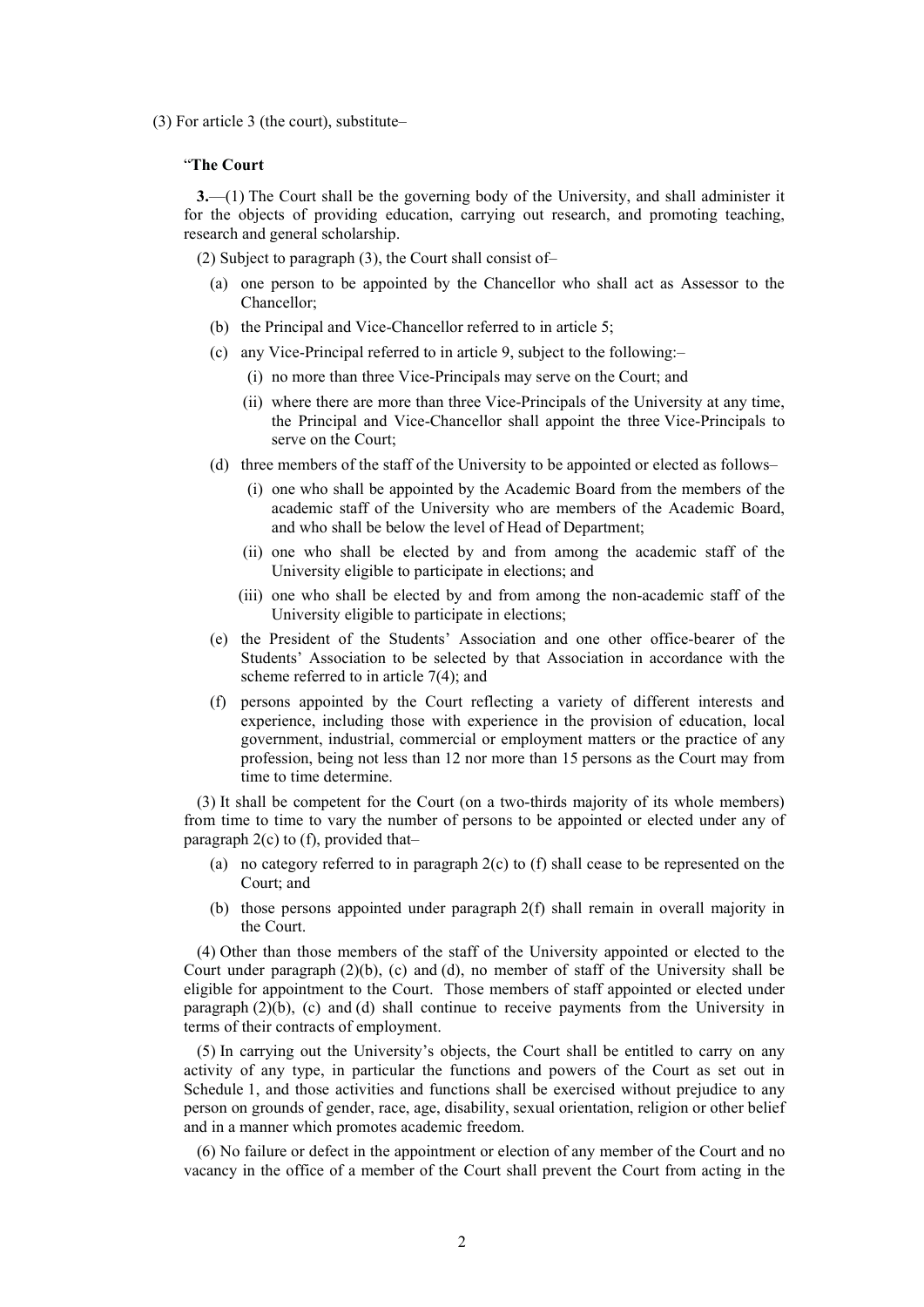execution of its functions, nor shall any act or proceeding of the Court or of any committee appointed by it be invalidated or be illegal by reason of or in consequence of any such defect in the appointment or election of any member of the Court or of any such vacancy in the office of a member of the Court.

(7) No person other than an ex officio member shall be appointed or elected to the Court for a term of office of more than 4 years.

(8) Subject to paragraph (9), no person other than an  $ex$  officio member shall be appointed or elected to the Court for a term of office that, if aggregated with any previous term of office, whether served consecutively or non-consecutively, would exceed a period of 9 years.

(9) Where a person other than an *ex officio* member has, at any time during a period of appointment or election to the Court, been elected as Chair of the Court( $a$ ), the maximum aggregate period for the purposes of paragraph (8) is 12 years.

- $(10)$  For the purposes of paragraphs  $(7)$ ,  $(8)$  and  $(9)$ -
	- (a) "ex officio member" is a member referred to in article  $3(2)(a)$ , (b) or (c); and
	- (b) "term of office" shall include any term of office as a member, including any period of office as Chair of the Court whether served before or after the coming into force of this Order.".

(4) In article 7 (the Students' Association) each time it occurs and article 13(4) (savings and transitional provisions) where it second occurs, for "Council", substitute "governing body".

(5) Article 8 (the Graduates' Association) is revoked.

 $(6)$  In article  $9(1)$  (staff), for "Assistant Principles" substitute "Assistant Principals".

(7) In article 10 (prizes and bequests), for "funds to which Schedule 3 hereto relates, apply the free income of each fund for the purposes specified in column (3) of the said Schedule against the name of that fund", substitute "prize funds within its powers, apply the free income of each fund for the purposes for which it was established".

(8) In Schedule 1, Part B (administration)–

- (a) in paragraph (6) for " $3(2)(g)$ " substitute " $3(2)(f)$ "; and
- (b) in paragraph  $(10)$  omit "including limitations by reason of age".

(9) For Schedule 2 (the Academic Board), substitute-

# "SCHEDULE 2

Article  $6(1)$ 

## THE ACADEMIC BOARD

1. The Academic Board shall comprise the following:

(a) Ex officio members-

Principal and Vice-Chancellor

Vice-Principals

University Secretary

Deans of the University

Director of Educational Development

Director of Learning Information Services

<sup>(</sup>a) The Chair is elected by and from among the members of the Court in terms of the Court's Standing Orders of 18th June 2001, as amended.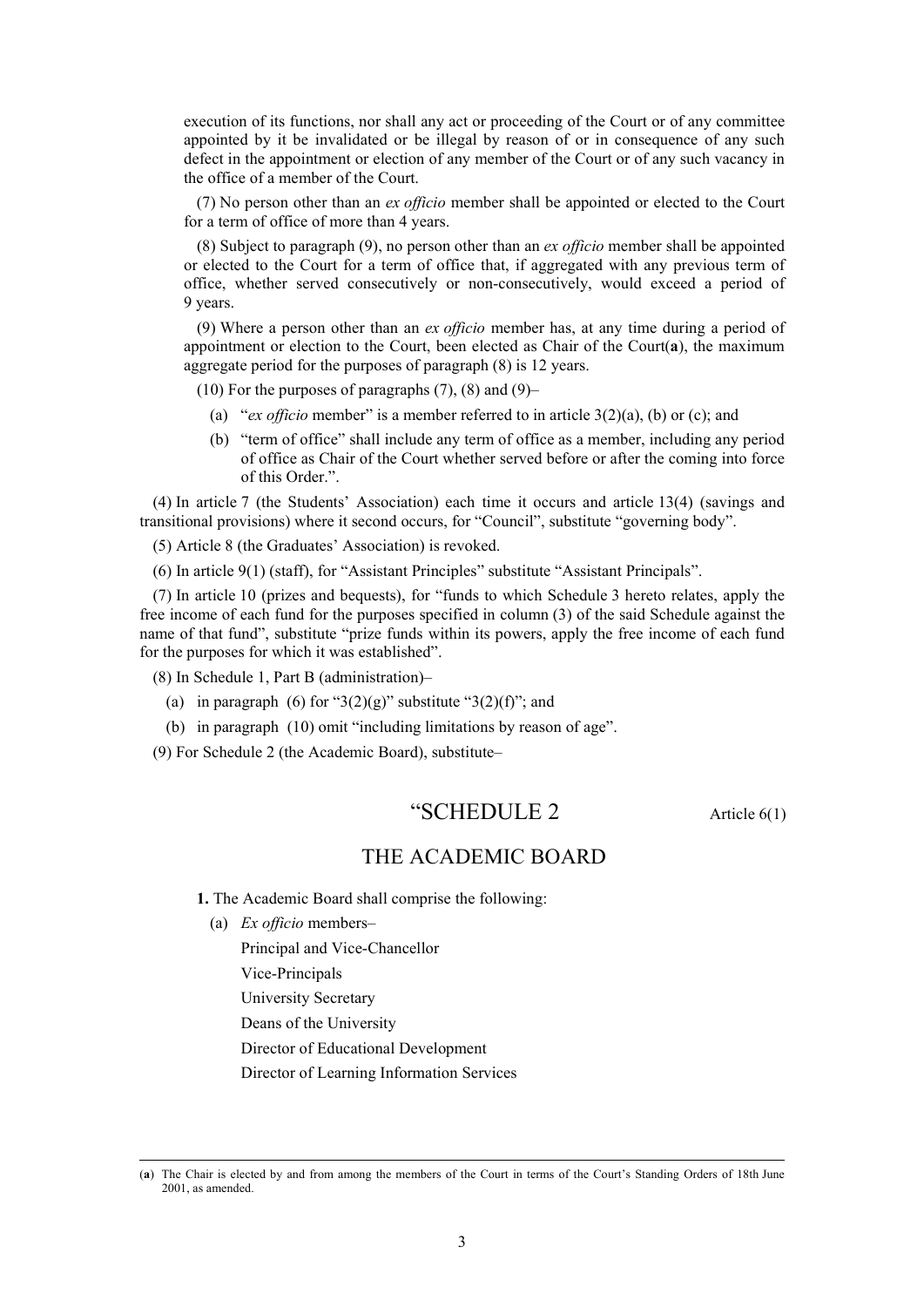Director of Lifelong Learning

Director of Ouality Enhancement Services

Director of the Graduate School

(b) Elected members-

One member of academic staff from each School elected by and from that School(a) (excluding the Head of School)

One Senior Lecturer/Reader from each Faculty elected by and from that Faculty

One member elected by and from among the Professoriate

One member elected by and from among Teaching Fellows/Senior Teaching Fellows

One Associate Dean from each Faculty elected by and from that Faculty

One Head of School from each Faculty elected by and from that Faculty

(c) Student representatives-

The President of the Students' Association, or a sabbatical officer of the Students' Association nominated by the President

One student from each Faculty nominated by the Students' Association

2. The elected members shall be members of the full-time or part-time academic staff of the University employed under permanent contracts and the student representatives (other than the Sabbatical Officer) shall be matriculated students at the University.

3. The elected members shall hold office for such a period, not exceeding 4 years, as may be determined by the Academic Board, and the student representatives shall hold office for a period not exceeding 1 year.

4. The elected members shall be eligible for re-election.".

(10) Schedule 3 (special funds connected with the University) is revoked.

Meriel McCullagh Deputy Clerk of the Privy Council

<sup>(</sup>a) The Schools are the primary teaching groups of the University established under Part C(4) of Schedule 1 to the 1993 Order.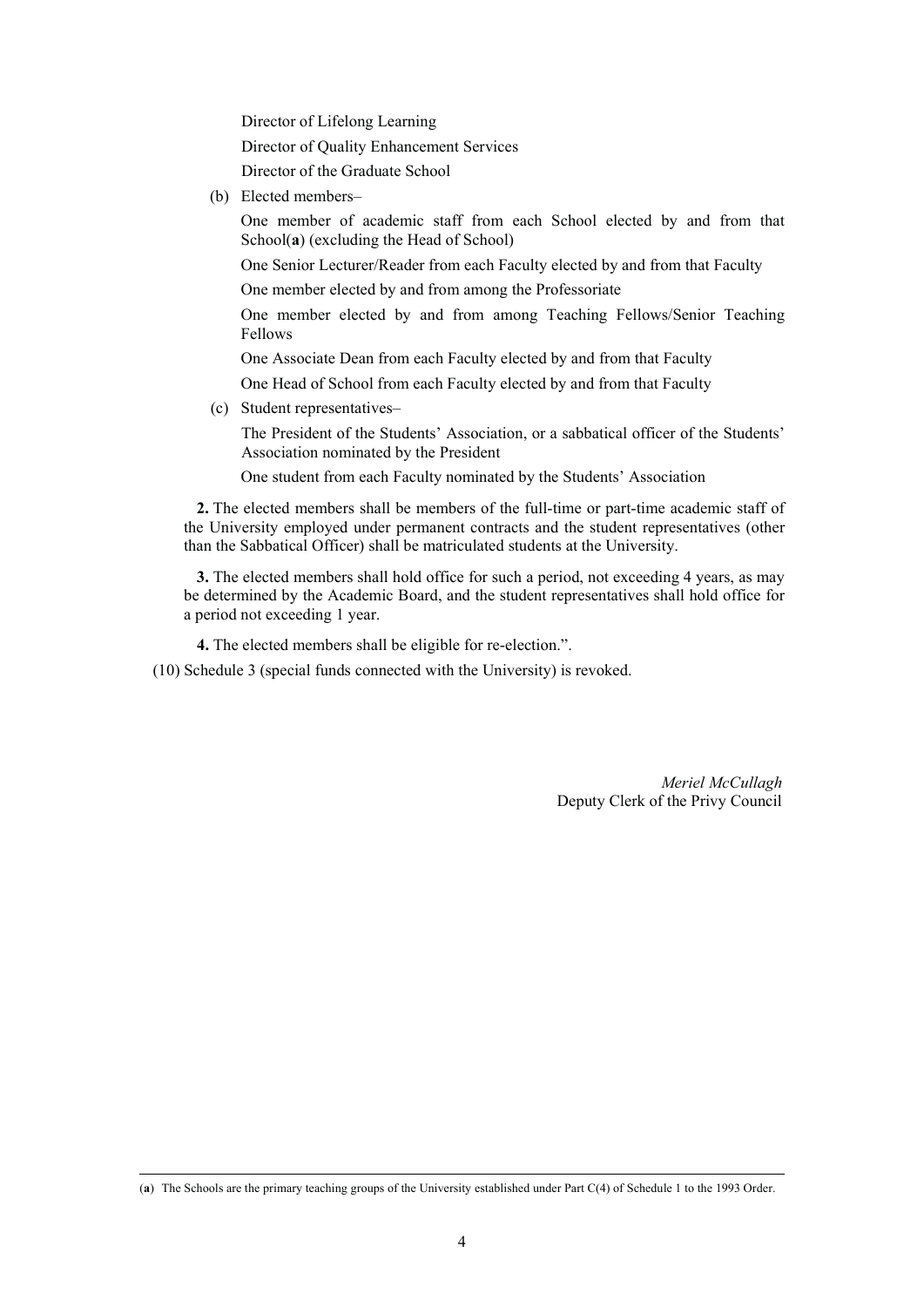### **EXPLANATORY NOTE**

### (This note is not part of the Order)

This Order amends the Napier University (Scotland) Order of Council 1993 (S.I. 1993/557) ("the 1993 Order") in respect of the provisions regarding the constitution, functions and powers of the Court of Napier University, as governing body of that University, and the arrangements to be adopted by the governing body in discharging its functions.

Napier University was formerly known as Napier College of Commerce and Technology and later as Napier Polytechnic of Edinburgh. It has adopted the name "Napier University" in accordance with section 49 of the Further and Higher Education (Scotland) Act 1992.

Article 2 amends the 1993 Order. Paragraph (2) provides for new definitions of persons referred to in the 1993 Order. Paragraph (3) substitutes a new article 3 in the 1993 Order which provides for the constitution of the Court of the University and makes specific provision for the University to carry on any activity of any type in carrying out its objects, without unlawful discrimination. Paragraph (4) changes references in the 1993 Order to the "Council" of the Students' Association to the "governing body". Paragraph (5) revokes article 8 (Graduates' Association) of the 1993 Order. Paragraph (6) corrects an error in the 1993 Order. Paragraph (7) amends article 10 of the 1993 Order to make provision for the Court in relation to the application of the free income of each of the prize funds within its powers. Paragraph (8) makes a consequential amendment to paragraph 6 of Schedule 1 to the 1993 Order as a result of the new article 3 and removes the reference in paragraph 10 of Schedule 1 to the 1993 Order to limitations on age, in respect of the University Court's powers to make provision for the composition of the Academic Board. Paragraph (9) replaces Schedule 2 to the 1993 Order with a new Schedule 2, which makes provision for a different composition for the Academic Board. Paragraph (10) revokes Schedule 3 (Special Funds Connected with the University) to the 1993 Order.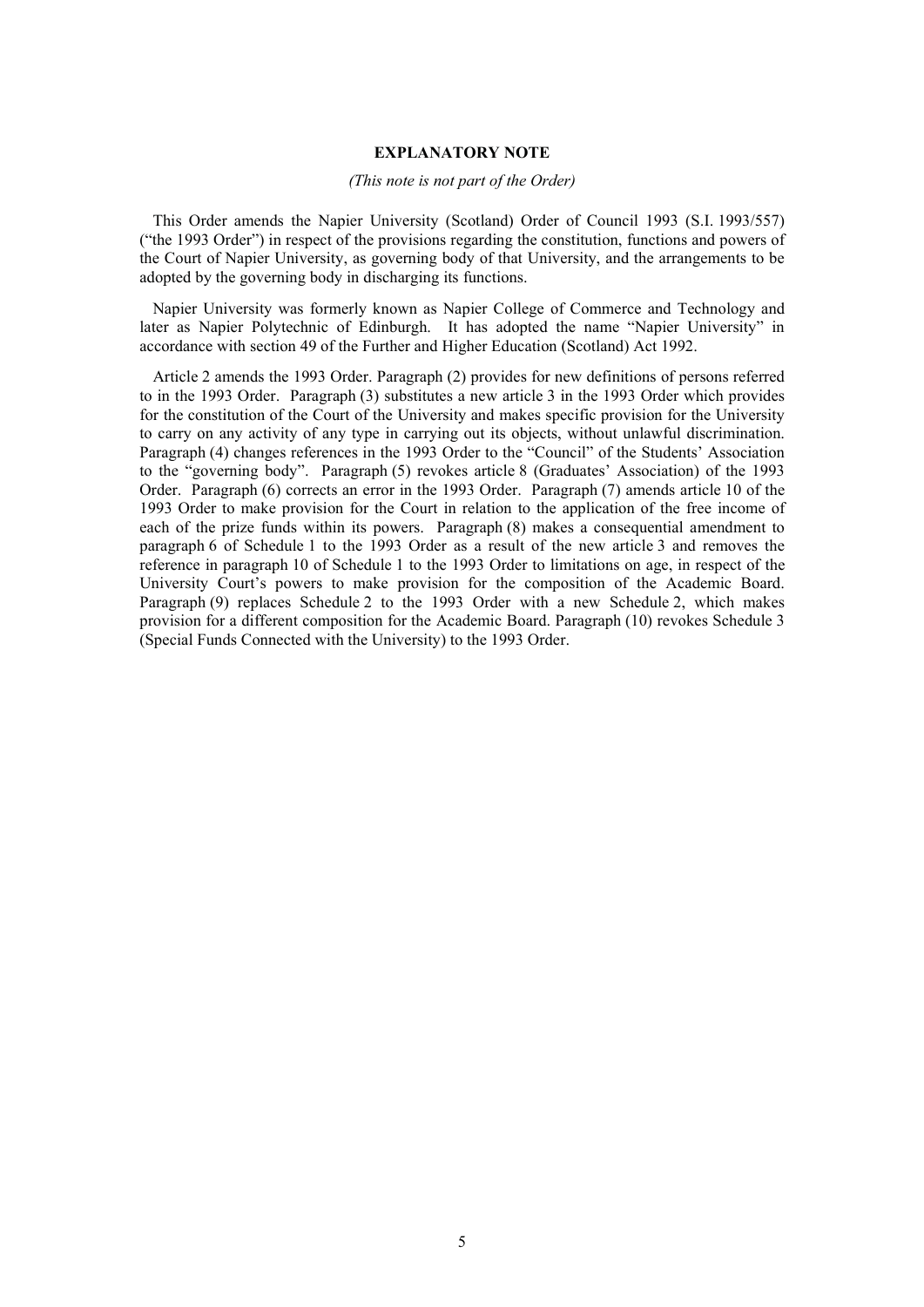# **EXECUTIVE NOTE**

# **THE NAPIER UNIVERSITY (SCOTLAND) ORDER OF COUNCIL 1993 AMENDMENT ORDER OF COUNCIL 2007 (SSI 2007/160)**

The above instrument is made in exercise of the powers conferred upon the Privy Council by sections 45 and 60 of the Further and Higher Education (Scotland) Act 1992. The instrument is subject to negative resolution procedure.

# **Policy Objectives**

Napier University has a Governance Order - the Napier University (Scotland) Order of Council 1993 ("the 1993 Order"), made by the Privy Council.

The purpose of this instrument is to make a number of changes to the 1993 Order to modernise the University's governance framework. This follows a comprehensive review of governance effectiveness undertaken by the Napier University Court in 2005. The changes are in line with the Governance code of practice and general principles set out in the Committee of University Chairmen's 'Guide for Members of Higher Education Governing Bodies in the UK', available on the internet at the following link: [http://www.hefce.ac.uk/pubs/hefce/2004/04\\_40/.](http://www.hefce.ac.uk/pubs/hefce/2004/04_40/)

The Order amends the 1993 Order in the following ways:

- Article 2 (2) (a) reflects the fact that all permanent employees, whether full time or part time should be eligible to vote and to stand for election to serve as a member of the Court;
- Article 2 (2) (b) provides a new definition of 'student' to include those students holding positions as sabbatical officers of the Students' Association;
- Article 3 (5) provides for the University to carry on any activity of any type in carrying out its objects without prejudice to any person on grounds of gender, race, age, disability, sexual orientation, religion or other belief;
- Article 3 (2) changes the maximum number of members of the Court from 27 to 25;
- Articles 3 (7), (8) and (9) reduces the aggregate time for which a member (who is not an *ex officio* member of the Court) may serve on the Court, from 12 to 9 years;
- Article 9 removes the age limitation in the 1993 Order on those who are eligible to take office as a member of the Court;
- Article 4 changes reference to the 'Council' of the Students' Association to the 'governing body' in accordance with the present constitution of the Association;
- Article 5 removes reference to the Graduates' Association since this association is to be disbanded;
- Article 7 makes provision in relation to the application of the free income of each of the prize funds under the control of the Court;
- Schedule 2 removes the age limitations on tenure of membership of the Academic Board and alters the composition of the Academic Board.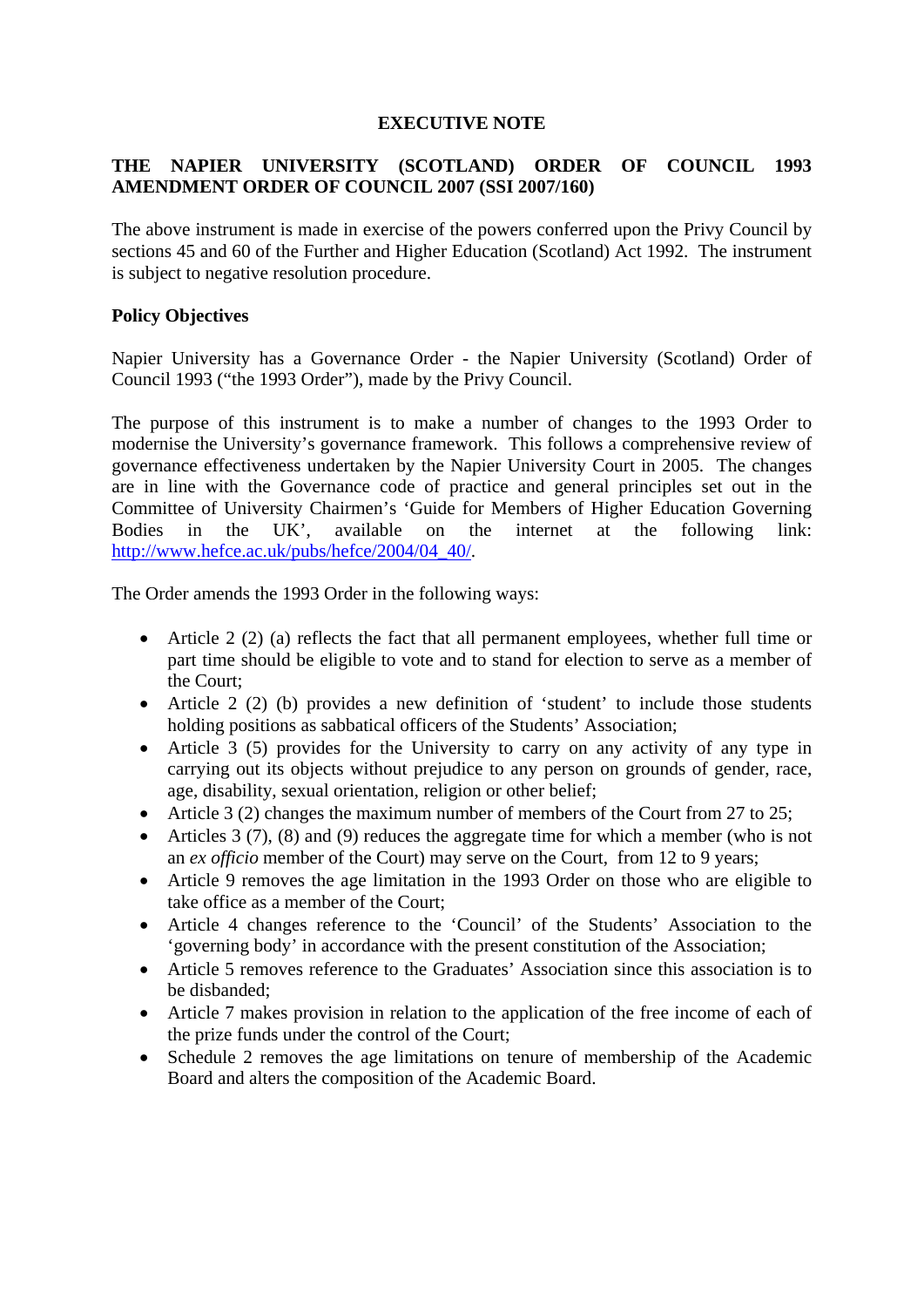# **Consultation**

The Privy Council and Napier University have been consulted during the preparation of the instrument.

# **Financial Effects**

A Regulatory Impact Assessment has not been prepared as this instrument has no financial effects on the Scottish Executive, local government or on business.

Scottish Executive Enterprise, Transport and Lifelong Learning Department February 2007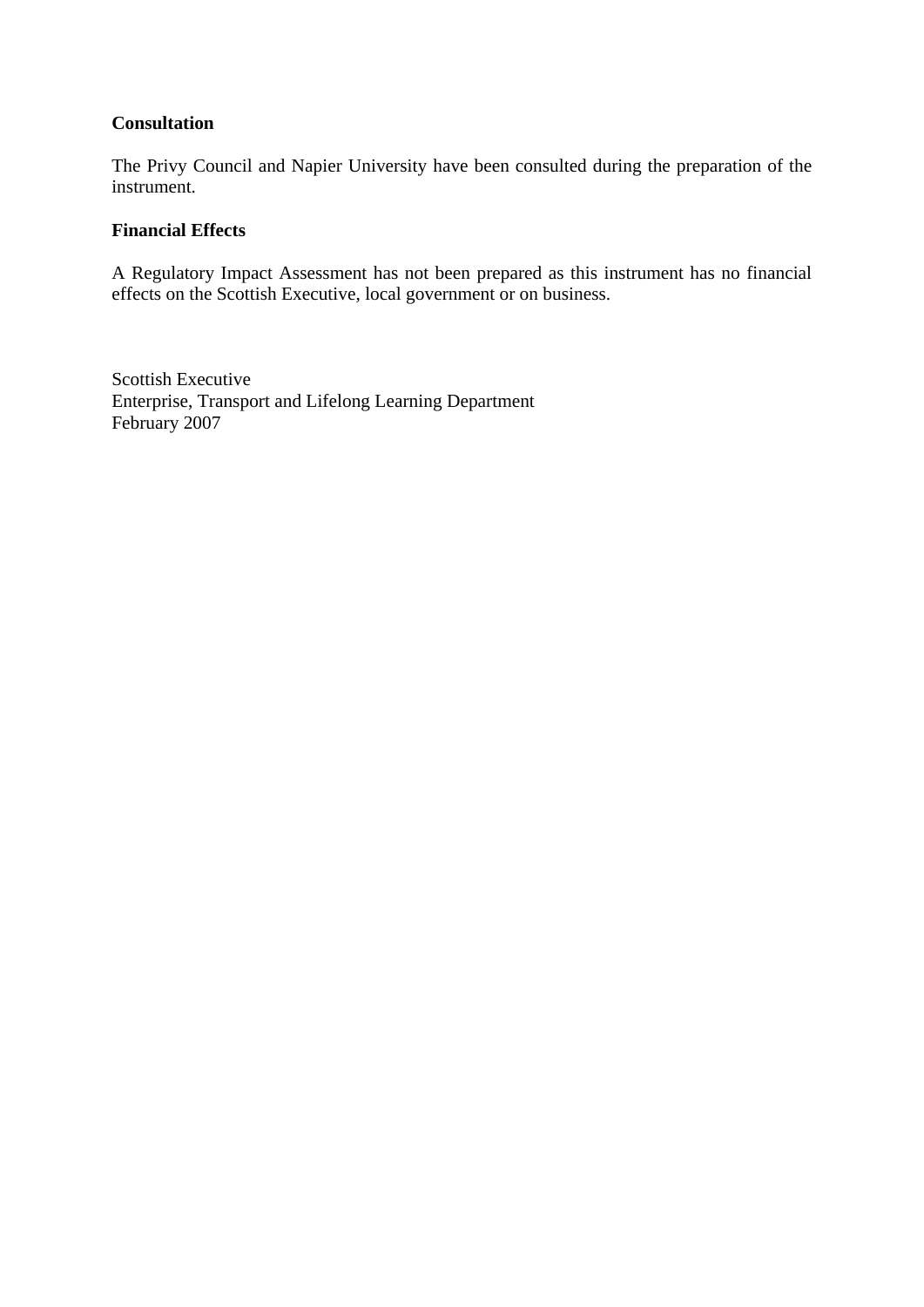# Statutory Instrument 1993 No. 557 (S. 76)

# **The Napier University (Scotland) Order of Council 1993**

© Crown Copyright 1993

The legislation contained on this web site is subject to Crown Copyright protection. It may be reproduced free of charge provided that it is reproduced accurately and that the source and copyright status of the material is made evident to users.

It should be noted that the right to reproduce the text of Statutory Instruments does not extend to the Royal Arms and the Queen's Printer imprints.

The text of this Internet version of the Statutory Instrument has been prepared to reflect the text as it was Made. The authoritative version is the Queen's Printer copy published by The Stationery Office Limited as the **The Napier University (Scotland) Order of Council 1993**, ISBN 0110335570.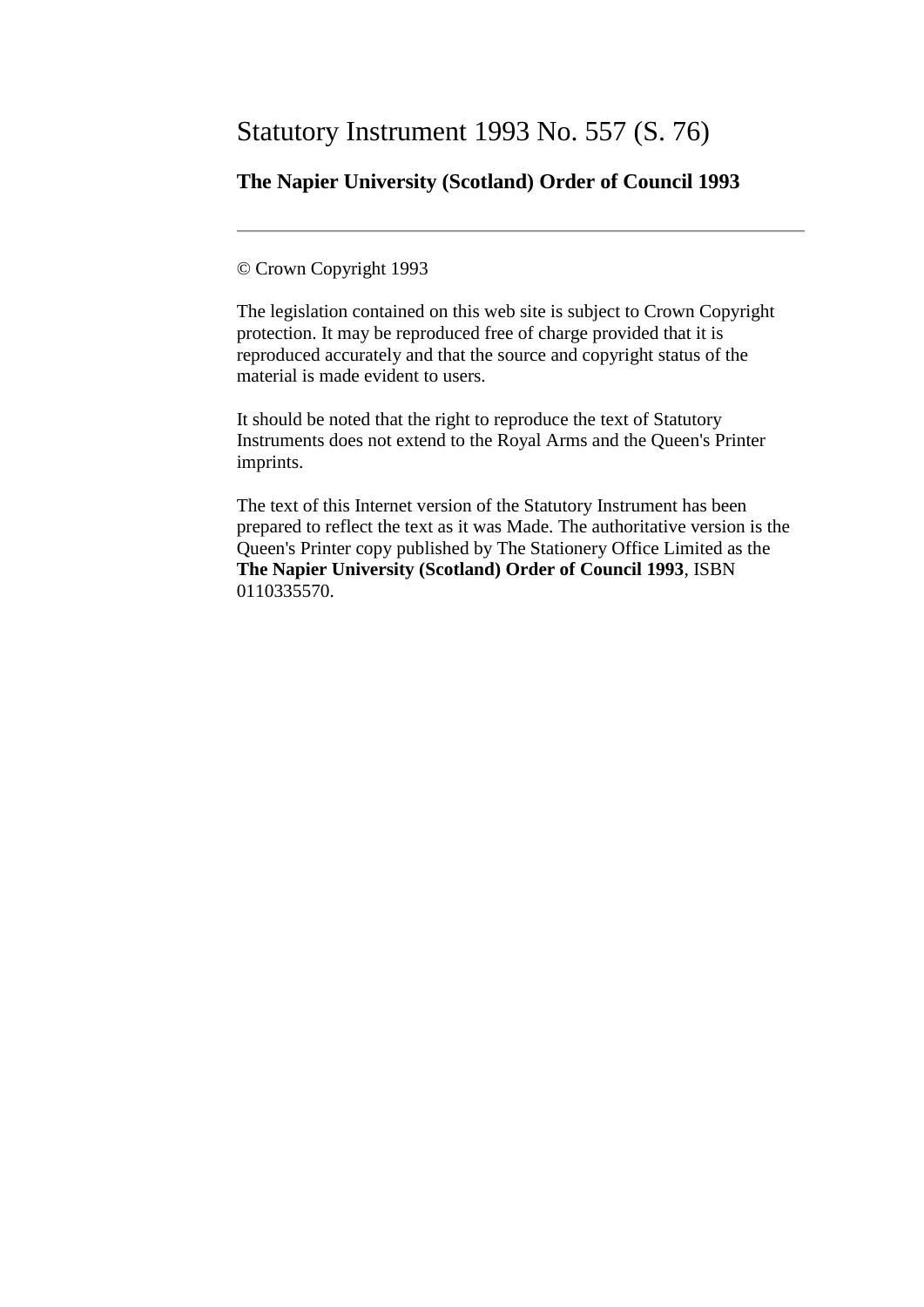### **1993 No. 557 (S. 76)**

# **EDUCATION, SCOTLAND**

The Napier University (Scotland) Order of Council 1993

| Made                   | 8th March 1993  |
|------------------------|-----------------|
| Laid before Parliament | 11th March 1993 |
| Coming into force      | 1st April 1993  |

At the Council Chamber, Whitehall

By the Lords of Her Majesty's Most Honourable Privy Council

Their Lordships, in exercise of the powers conferred upon Them by sections 45 and 60 of the Further and Higher Education (Scotland) Act  $1992^{[1]}$  $1992^{[1]}$  $1992^{[1]}$  and all other powers enabling Them in that behalf, are pleased to order, and it is hereby ordered, as follows:

### **Citation and commencement**

 **1.** This order may be cited as the Napier University (Scotland) Order of Council 1993 and shall come into force on 1st April 1993.

### **Interpretation**

**2.**—(1) In this Order, unless the context otherwise requires, the following expressions have the meanings respectively assigned to them:

"the Act" means the Further and Higher Education (Scotland) Act 1992;

"the graduates" means all persons who have been registered students of the University, or the former Napier College, Edinburgh College of Commerce or Napier Polytechnic of Edinburgh and have duly completed their particular course of study and received their due award;

"the students" means all persons registered for a course of study of the University;

"the Academic Board" means the Board appointed under article 6(1);

"the University" means Napier University designated under section 44 of the Act being the institution formerly known as Napier Polytechnic of Edinburgh and now renamed in accordance with section 49 of the Act;

"the Court" means the Court of the University, being the governing body constituted as a body corporate by regulation 3 of the Napier College of Commerce and Technology (No. 2) Regulations  $1985^{[2]}$  $1985^{[2]}$  $1985^{[2]}$  and now renamed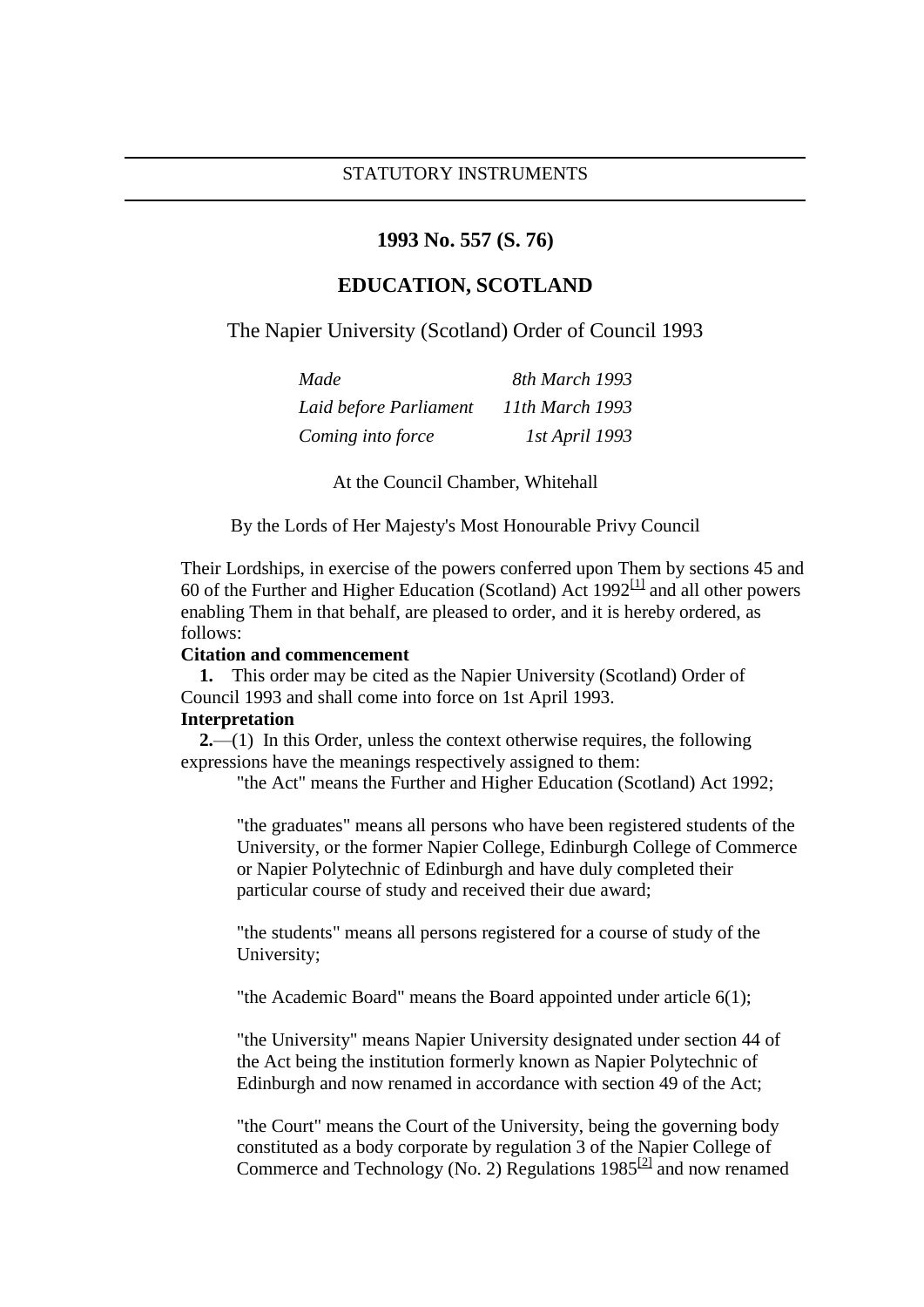in accordance with section 49 of the Act; and

"the 1988 Regulations" means the Central Institutions (Scotland) Regulations 1988<sup>[\[3\]](http://www.opsi.gov.uk/si/si1993/Uksi_19930557_en_1.htm#tfnf003)</sup>.

 (2) In this Order, unless the context otherwise requires, any reference to a numbered article, Part or Schedule shall be construed as a reference to the article, Part or Schedule, as the case may be, which bears that number in this Order and any reference to a numbered paragraph in an article of, or Schedule to, the Order is to be construed as a reference to the paragraph bearing that number in that article or, as the case may be, that Schedule.

### **The Court**

 **3.**—(1) The Court shall be the governing body of the University, and shall administer it for the objects of providing education, carrying out research, and promoting teaching, research and general scholarship.

(2) The Court shall consist of the following persons:

(a) one person to be appointed by the Chancellor who shall act as Assessor to the Chancellor;

(b) the Principal and Vice-Chancellor referred to in article 5;

(c) any Vice-Principal or Vice-Principals referred to in article 9 provided that their numbers shall not exceed two. In the event of there being more than two Vice-Principals at any time, the Principal and Vice-Chancellor shall nominate the two Vice-Principals to serve on the Court;

(d) four members of the staff of the University to be appointed as follows:

(i) two who shall be appointed by the Academic Board from the members of the full-time academic staff of the University who are members of the Academic Board, at least one of whom shall be below the level of Head of Department;

(ii) one who shall be elected by the full-time academic staff of the University from among such staff; and

(iii) one who shall be elected by the full-time non-academic staff of the University from among such staff;

(e) the President of the Students' Association and one other office-bearer of the Association to be selected by that Association as referred to in article 7; (f) one person to be appointed by the Graduates' Association referred to in article 8; and

(g) such other persons appointed by the Court reflecting a variety of different interests and experience, including those with experience in the provision of education, local government, industrial, commercial or employment matters or the practice of any profession, being not less than 12 nor more than 16 persons as the Court may from time to time determine.

 (3) It shall be competent for the Court from time to time to vary the numbers of persons to be appointed under any of paragraphs  $2(c)$  to  $2(g)$ , provided that no category there referred to shall cease to be represented on the Court. In any such variation those persons appointed under paragraph  $2(g)$  shall remain in overall majority in the Court, and no variation shall be effective unless determined by a two-thirds majority of the whole members of the Court.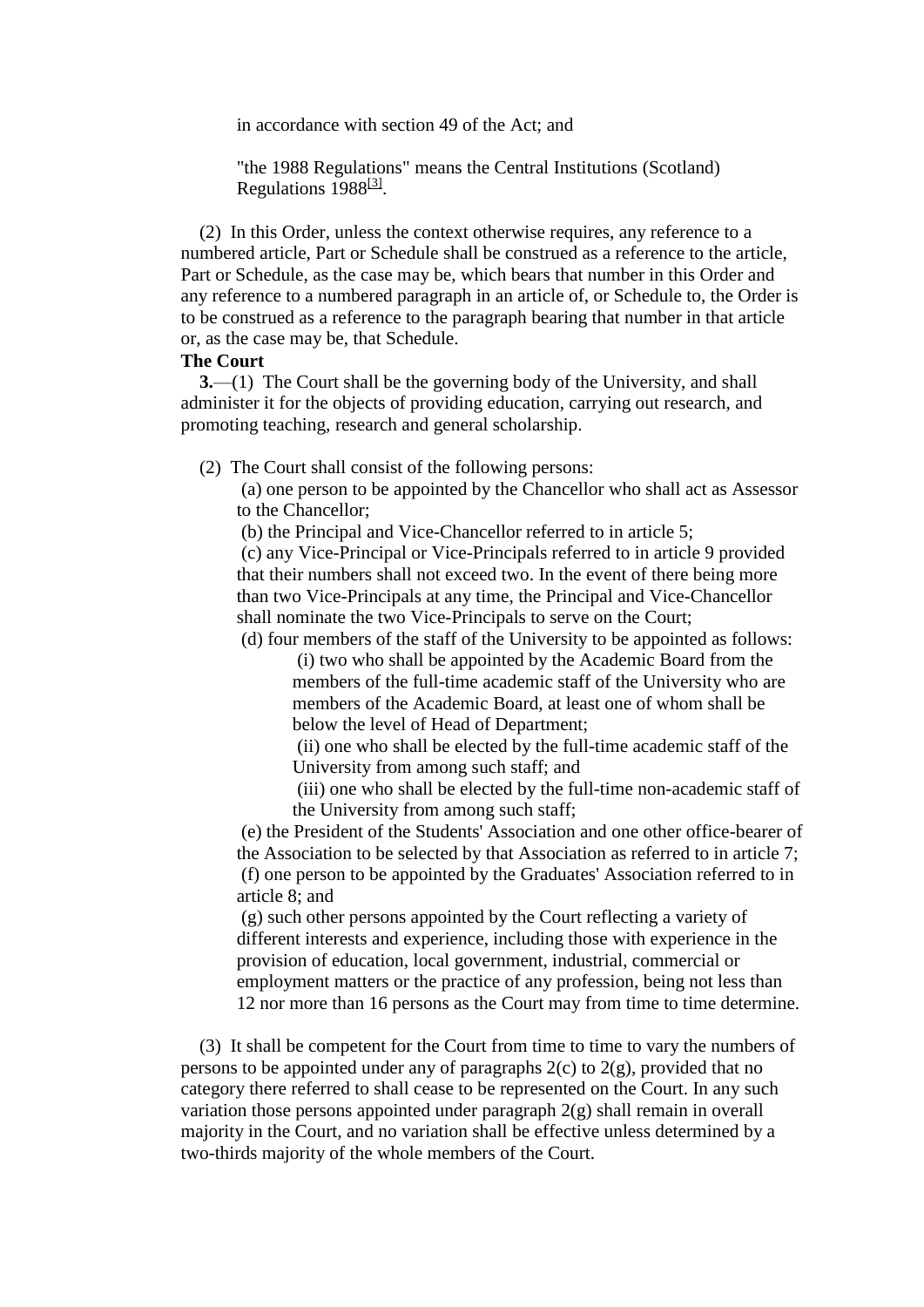(4) Other than those members of the staff of the University appointed to the Court under articles (2)(b), (c) and (d), no members of staff of the University shall be eligible for appointment to the Court.

 (5) The functions and powers of the Court shall be as set out in Schedule 1, and shall be exercised without prejudice to any person on grounds of gender, race, religion or other belief and in a manner which promotes academic freedom.

 (6) No failure or defect in the appointment of any member of the Court and no vacancy in the office of a member of the Court shall prevent the Court from acting in the execution of its functions, nor shall any act or proceeding of the Court or of any Committee appointed by it be invalidated or be illegal by reason of or in consequence of any such vacancy or of any such defect in the appointment of any member of the Court.

 (7) No person other than an *ex officio* member shall be appointed to the Court for a term of office of more than 4 years; and no person other than an *ex officio* member shall be appointed to the Court where his term of office, if aggregated with any previous terms of office, whether served before or after the coming into force of this Order, would cause him to serve for more than 12 years on the Court.

 (8) A person who has attained the age of 70 years shall not thereafter be eligible to take office, whether for a first or subsequent term, as a member of Court; provided that nothing in this article shall prohibit a person who attains the said age during a term of office from continuing as a member of Court until the expiry of that term.

### **Chancellor**

 **4.**—(1) There shall be a Chancellor of the University appointed in a manner to be determined by the Court who shall be the titular head of the University and shall be entitled to confer degrees and other awards of the University.

 (2) The period of office of the Chancellor shall be determined by the Court on appointment, and may be renewed.

### **Principal and Vice-Chancellor**

 **5.**—(1) There shall be a Principal of the University who shall also be the Vice-Chancellor. The Principal and Vice-Chancellor shall be the chief Academic and Administrative Officer of the University. In the absence of the Chancellor or during a vacancy in that office, the Principal and Vice-Chancellor may exercise and perform all the functions of the Chancellor including the conferment of degrees.

 (2) The Principal and Vice-Chancellor shall be appointed by the Court in a manner to be determined by the Court from time to time.

 (3) The Court shall secure that its functions (other than those referred to in article 9(1) and those delegated to the Academic Board by virtue of article 6) relating to the organisation and management of the University and to the appointment, promotion and discipline of staff therein shall be discharged by the Principal and Vice-Chancellor and subject thereto may delegate such other of its functions and powers as are set out in Part A of Schedule 1 as the Court may from time to time determine.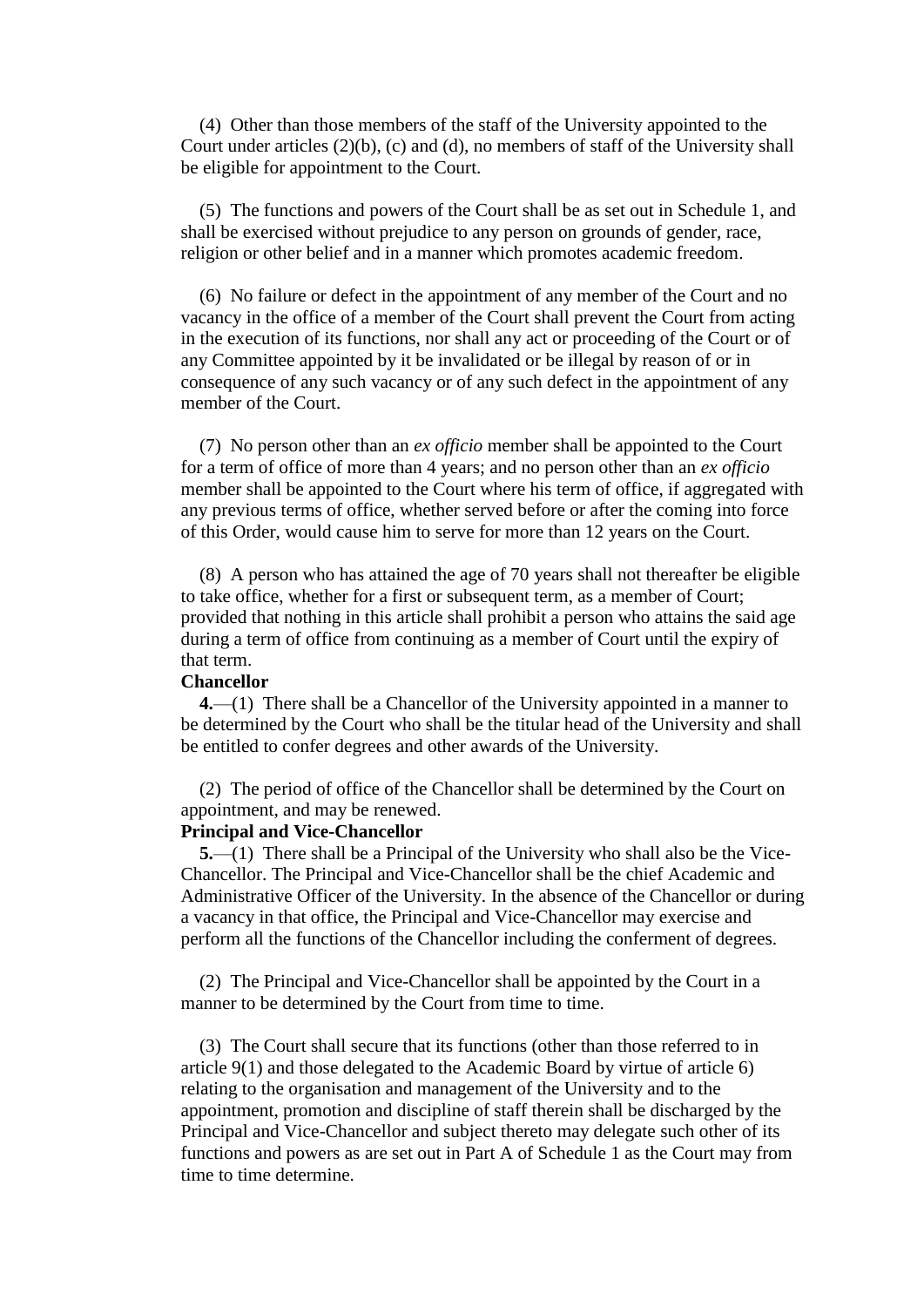(4) In discharging the functions specified in paragraph (3), the Principal and Vice-Chancellor shall be subject to the general control and direction of the Court, but otherwise the Principal and Vice-Chancellor shall have all the powers and duties of the Court in relation to those functions.

## **The Academic Board**

 **6.**—(1) The Court shall appoint and maintain by further appointment an Academic Board of the University constituted and appointed in accordance with Schedule 2. The Principal and Vice-Chancellor shall preside over meetings of the Academic Board.

 (2) The Academic Board may from time to time with the approval of the Court regulate the procedures to be adopted by it including the appointment by the Academic Board of such committees as may be considered appropriate, and any other matters connected with the functions of the Academic Board, provided that any such procedures shall secure:

(a) the appointment of a Vice-Chairman of the Academic Board; and

(b) a minimum number of meetings of the Academic Board in each year.

 (3) The Court may from time to time delegate to the Academic Board or assume in place of the Academic Board such particular powers and functions as they may determine but subject thereto the Court shall delegate to the Academic Board their whole functions set out in Part C of Schedule 1 hereto provided however that they may from time to time require that such matters as they may specify shall only be determined with the approval of the Court.

 (4) The Academic Board may make such rules and regulations as may be necessary for the implementation of their functions or any of the functions delegated to them by the Court.

### **The Students' Association**

 **7.**—(1) There shall be an Association of the students of the University, known as "the Students' Association".

 (2) The Students' Association shall have a Council, a President and such other office-bearers as it may from time to time determine.

 (3) The principal functions of the Students' Association shall be to advise, assist and represent the students, to provide a channel of communication between the students and the authorities of the University, to provide social and recreational services and facilities for the students and to enable its members to co-operate with members of other institutions for their mutual benefit.

 (4) The Students' Association shall be constituted initially in accordance with the scheme for the constitution and functions of the Students' Association of Napier Polytechnic of Edinburgh, made under the Napier College of Commerce and Technology (No.2) Regulations 1985, which scheme shall continue in force subject to paragraph (5).

 (5) Subject to paragraphs (2) and (3), the Association shall have power, with the approval of the Court, to determine its own constitution and functions, to amend or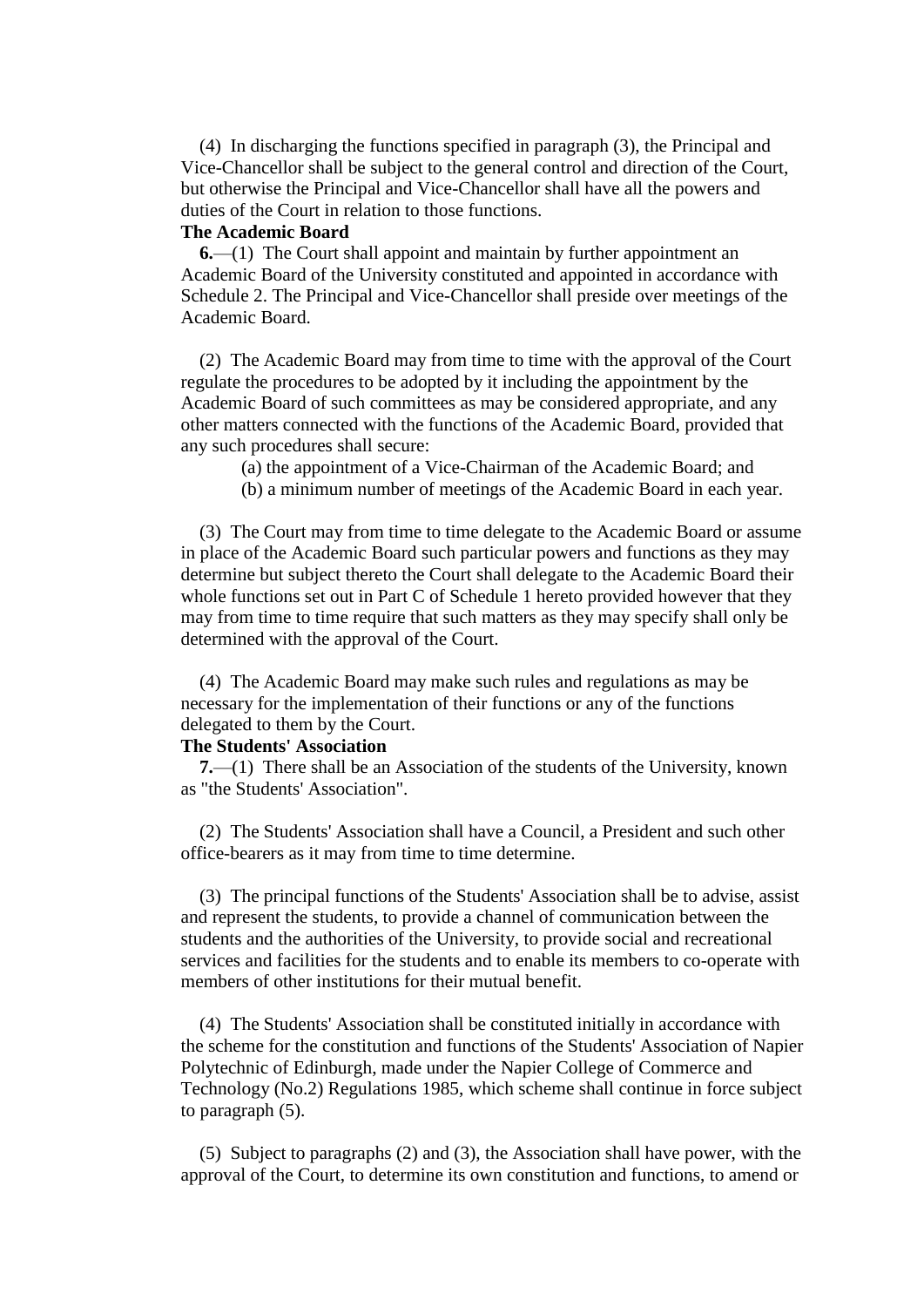revoke any provision of the scheme referred to in paragraph (4), and to make regulations as to the manner of election of the Council and the office bearers and any other matter relating to the powers, functions, membership and administration of the Association.

### **The Graduates' Association**

 **8.**—(1) There shall be an Association of the graduates of the University, known as "the Graduates' Association", with a Council, President and such other officebearers as the Association may from time to time determine.

 (2) The principal functions of the Graduates' Association shall be to foster and develop the relationships between the graduates and the University and among the graduates themselves, and to promote, assist and support the University in any ways which may from time to time seem appropriate and useful.

 (3) The initial constitution of the Graduates' Association shall be determined by the Court.

 (4) The manner of election of the Council and the Office-bearers, and any other matters relating to the powers, functions, membership and administration of the Association which at any time it may be thought proper to regulate shall be determined by the Association with the approval of the Court. **Staff**

 **9.**—(1) In addition to the appointment of a Principal and Vice-Chancellor as referred to in article 5 hereof, the Court may as the need arises and after consultation with the Principal and Vice-Chancellor appoint a Secretary, and such Vice-Principals and Assistant Principles as the Court may consider necessary for the discharge of its functions.

 (2) The Court may also appoint such other staff as it may consider necessary for the discharge of its functions.

### **Prizes and Bequests**

 **10.** The Court shall, after paying any necessary expenses of management and the burdens and taxes affecting each of the funds to which Schedule 3 hereto relates, apply the free income of each fund for the purposes specified in column (3) of the said Schedule against the name of that fund. If at the end of any financial year there is an unexpended balance of income on any of the said funds, it shall be in the power of the Court to carry the said balance or part thereof forward to the following financial year or to add the said balance or part thereof to the capital of the said fund.

### **Variations and Revocations of Regulations specific to the University**

 **11.** In the Napier College of Commerce and Technology (No. 2) Regulations 1985, without prejudice to the validity of anything done thereunder:

(a) all provisions except the preamble and regulations 1 and 3 are hereby revoked; and

(b) in regulation 3, for "The Governors of Napier Polytechnic of

Edinburgh" there shall be substituted "The Court of Napier University".

## **Partial Revocation of the 1988 Regulations**

 **12.**—(1) The 1988 Regulations shall cease to have effect in so far as they apply to the University.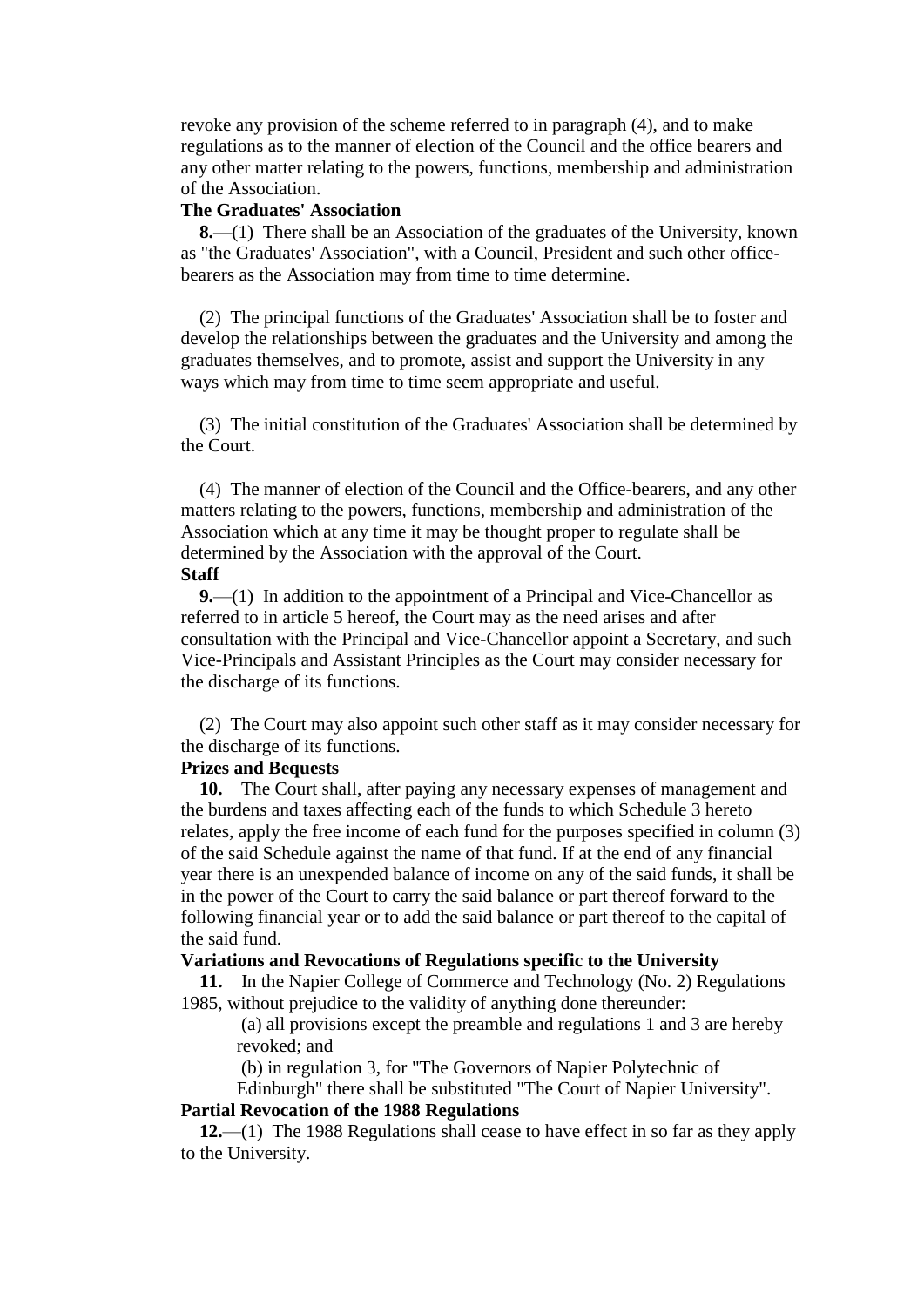(2) In Schedule 2 to those Regulations, paragraph 9 relating to The Napier College of Commerce and Technology (No. 2) Regulations 1985 is hereby revoked.

### **Savings and Transitional Provisions**

 **13.**—(1) For the avoidance of doubt, nothing in this Order shall be taken to affect the continuance of the Court as a body corporate in accordance with The Napier College of Commerce and Technology (No. 2) Regulations 1985.

 (2) Any governors in office at the commencement of this Order in accordance with any provision of the 1988 Regulations shall continue for the remainder of their period of office as if they had become members of the Court in accordance with the corresponding provision of this Order.

 (3) Any members of the Academic Board established under the 1988 Regulations in office at the commencement of this Order shall continue as members of the Academic Board established under article 6 for the remainder of their period of office.

 (4) Any office-bearers or members of the Council of the Students' Association established under the Napier College of Commerce and Technology (No. 2) Regulations 1985 in office at the commencement of this Order shall continue as office-bearers or members of the Council of the Students' Association established under article 7 for the remainder of their period of office.

 (5) The whole arrangements prevailing at the time of the coming into force of this instrument shall continue to operate unless or until varied or superseded by the Court.

## *N. H. Nicholls*

Clerk of the Privy Council

*Notes:*

[1] [1992 c.](http://www.opsi.gov.uk/acts/acts1992/Ukpga_19920037_en_1.htm) 37

[2] S.I. 1985/1163, amended by S.I. [1988/1715](http://www.opsi.gov.uk/si/si1988/Uksi_19881715_en_1.htm)

## [3] S.I. [1988/1715](http://www.opsi.gov.uk/si/si1988/Uksi_19881715_en_1.htm)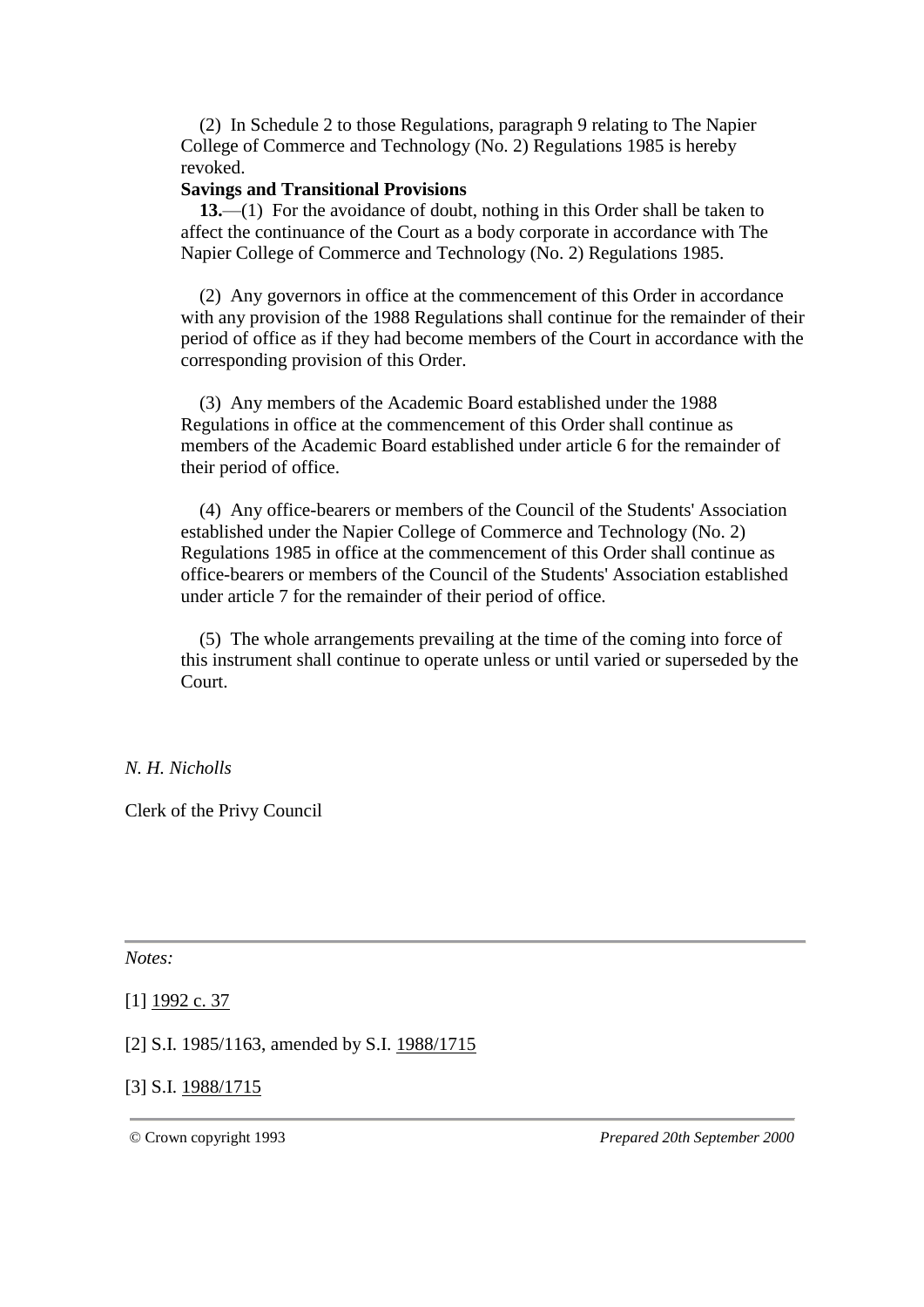### SCHEDULE 1

Article 3(5)

Without prejudice to the generality of its functions and powers in the overall management of the University the Court shall have the following functions and powers:

# **A. Finance and Property**

(1) To make such arrangements as they think fit for the conduct of the financial affairs of the University, for the deposit of money and for the drawing and signing of cheques.

 (2) To hold, buy, accept, acquire, use, occupy, sell, convey, exchange and lease any property whether heritable or moveable and to grant security over such heritable or moveable property.

 (3) To accept and hold in trust any property or asset given, transferred or bequeathed for any purpose connected with the University and apply the same in accordance with purposes of the trust.

 (4) To levy and receive fees for all services provided by the University and to raise, generate and receive income from any sources for the furtherance of the objects of the University.

 (5) To build, construct, provide, maintain, repair, alter, improve, enlarge, replace, and renew all such property, buildings, assets, furniture, apparatus and equipment as they may from time to time deem appropriate.

 (6) To appoint such professional advisers as they may from time to time think appropriate.

 (7) To provide, equip, maintain, administer and conduct any facilities for sports, social and recreational purposes, libraries, reading rooms, teaching support services, residential accommodation, and such other facilities of any kind as they may from time to time deem appropriate.

 (8) To receive and expend recurrent and capital funds, to borrow funds and to offer securities, to lend and apply the funds all in such way as they shall deem appropriate for the objects of the University, provided always that they shall cause accounts to be made of income and expenditure and shall appoint auditors to audit the same.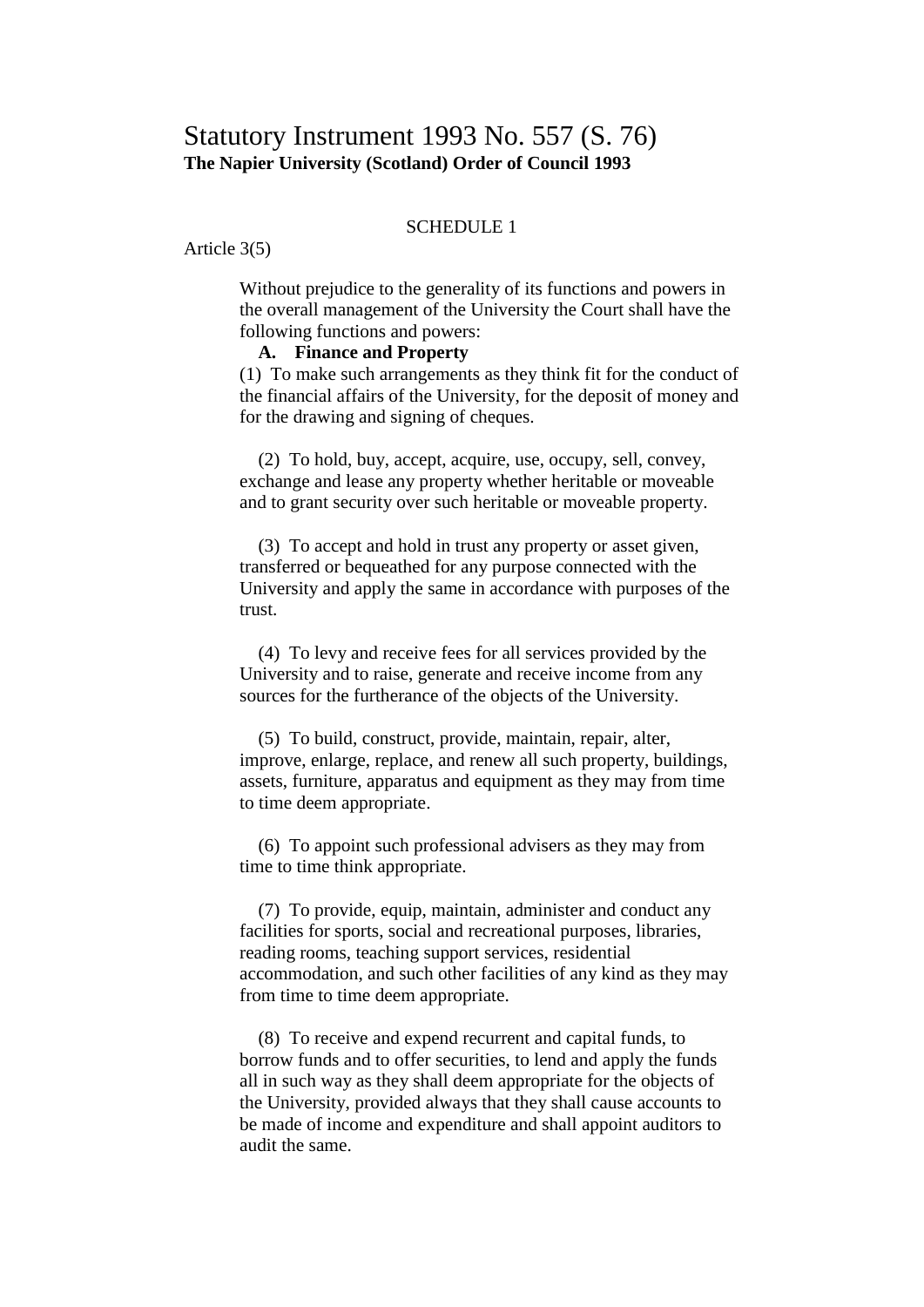(9) To invest any moneys belonging to the University, including unapplied income, in such stocks, funds, shares, securities or accounts as they shall from time to time think fit, whether authorised by the general law for the investment of trust funds or not, and whether inside the United Kingdom or not, or in the purchase of heritable property, with the like power of varying such investments from time to time.

 (10) To give guarantee for the payment of any sum or sums of money or the performance of any contract or obligation by any company, body, society or person.

 (11) To enter into, vary, carry out or terminate contracts including insurance and contracts of employment.

 (12) To apply for and to hold letters patent, patent rights, copyrights, Armorial Bearings or other such rights by themselves or in conjunction with others.

 (13) To make provisions for the superannuation of members of staff and the provision of benefits to them, their spouses, their dependants and others.

 (14) In consultation with the Academic Board to determine all University fees.

 (15) To initiate and establish commercial companies in their own right or in association with other persons or institutions as they may deem appropriate, to hold or continue to hold shares and interests in such companies, and to carry on any trade or business whatsoever calculated to carry out the objects of or to be for the benefit of or to advance the interest or well being of the University.

 (16) To manage all matters of the finance and property of the University including businesses, patents and all enterprises whatsoever.

 (17) To pay to any of its members such travelling and subsistence allowances as it thinks appropriate.

(18) To conduct legal proceedings.

## **B. Administration**

(1) To determine the dates, times and places of its meetings, and the provisions for the calling and notice of meetings including the convening of special meetings on the requisition of any three members of the Court, provided that there shall be at least four ordinary meetings in each calendar year.

(2) To determine the necessary quorum for any meeting, the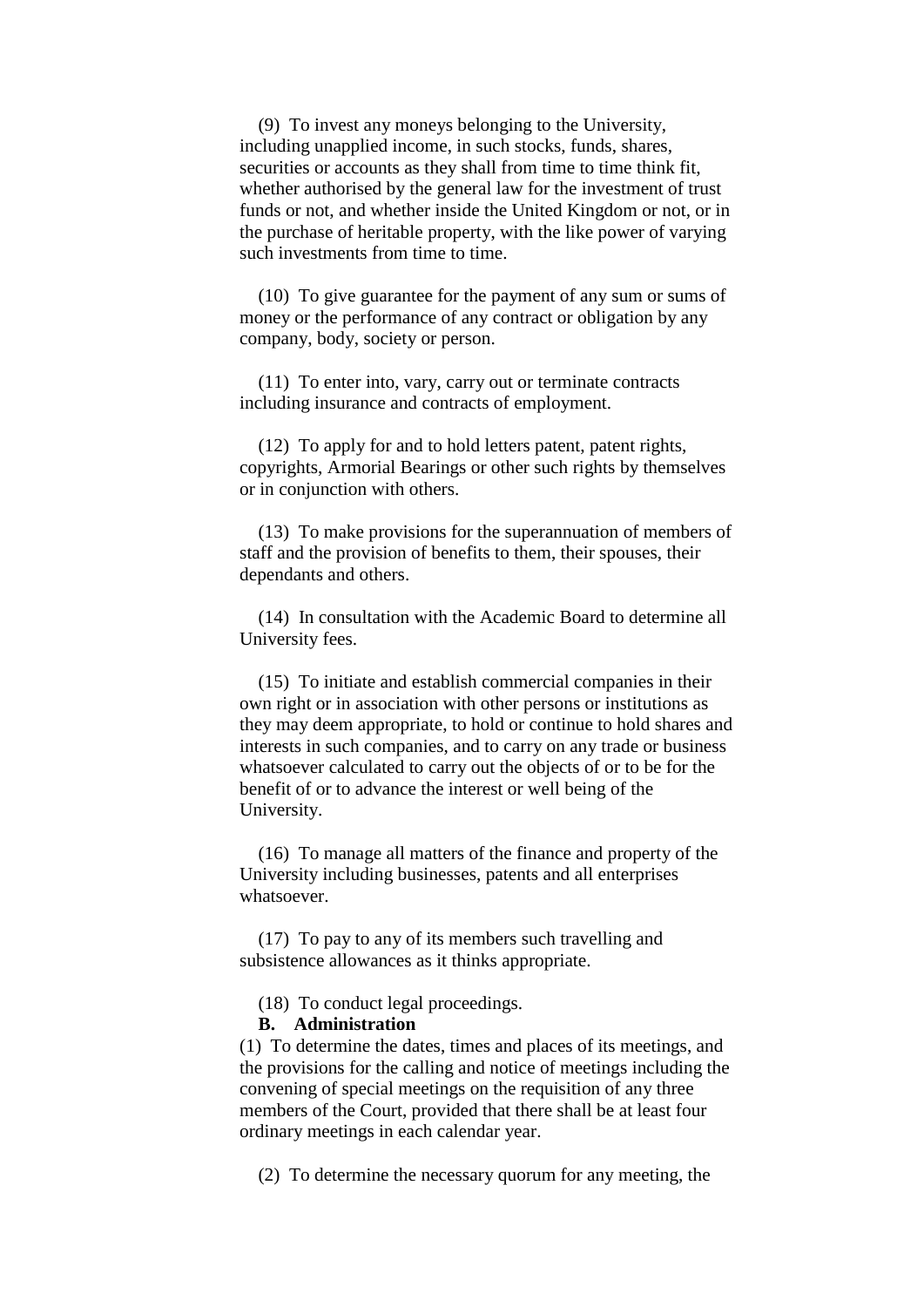majorities required for determinations of the Court, and the methods and procedures for the recording and publication of determinations of the Court.

 (3) To determine the form, custody and use of the common seal of the University.

 (4) To determine the arrangements to be made for the execution and custody of all deeds and other documents and the custody of all property belonging to them.

 (5) To make such rules, Standing Orders, ordinances, statutes, or regulations as they think fit in the implementation of their functions.

 (6) To appoint a chairman and vice-chairman of the Court from among those appointed to the Court under article  $3(2)(g)$  and to prescribe their respective duties and tenures.

 (7) To appoint such new members of the Court as may from time to time be required, to determine the method of appointment to membership of the Court, and to remove members of the Court in such circumstances as the Court may prescribe.

 (8) To appoint such committees of their own number for such particular purposes as they may think fit, including consultative and negotiating committees with staff, and to appoint such other persons not being members of the Court to any such Committee as they may deem appropriate.

 (9) To delegate to any such Committee such of their functions as they may currently retain in their own hands where they consider it expedient to make such delegation and to discharge and discontinue any committee appointed by them.

 (10) After consultation with the Academic Board, to make such variations in the composition of the Academic Board as set out in Schedule 2 as they shall from time to time think fit and to determine the method of appointment to membership of that body and the tenure of the members including limitations by reason of age, and to remove members of the Board in appropriate circumstances,

 (11) To review any decisions of the Academic Board or the Principal and Vice-Chancellor referred to the Court by any person aggrieved by such determination in accordance with such procedures as the Court may from time to time determine.

 (12) To receive and consider recommendations and reports from the Academic Board provided that the Court shall not amend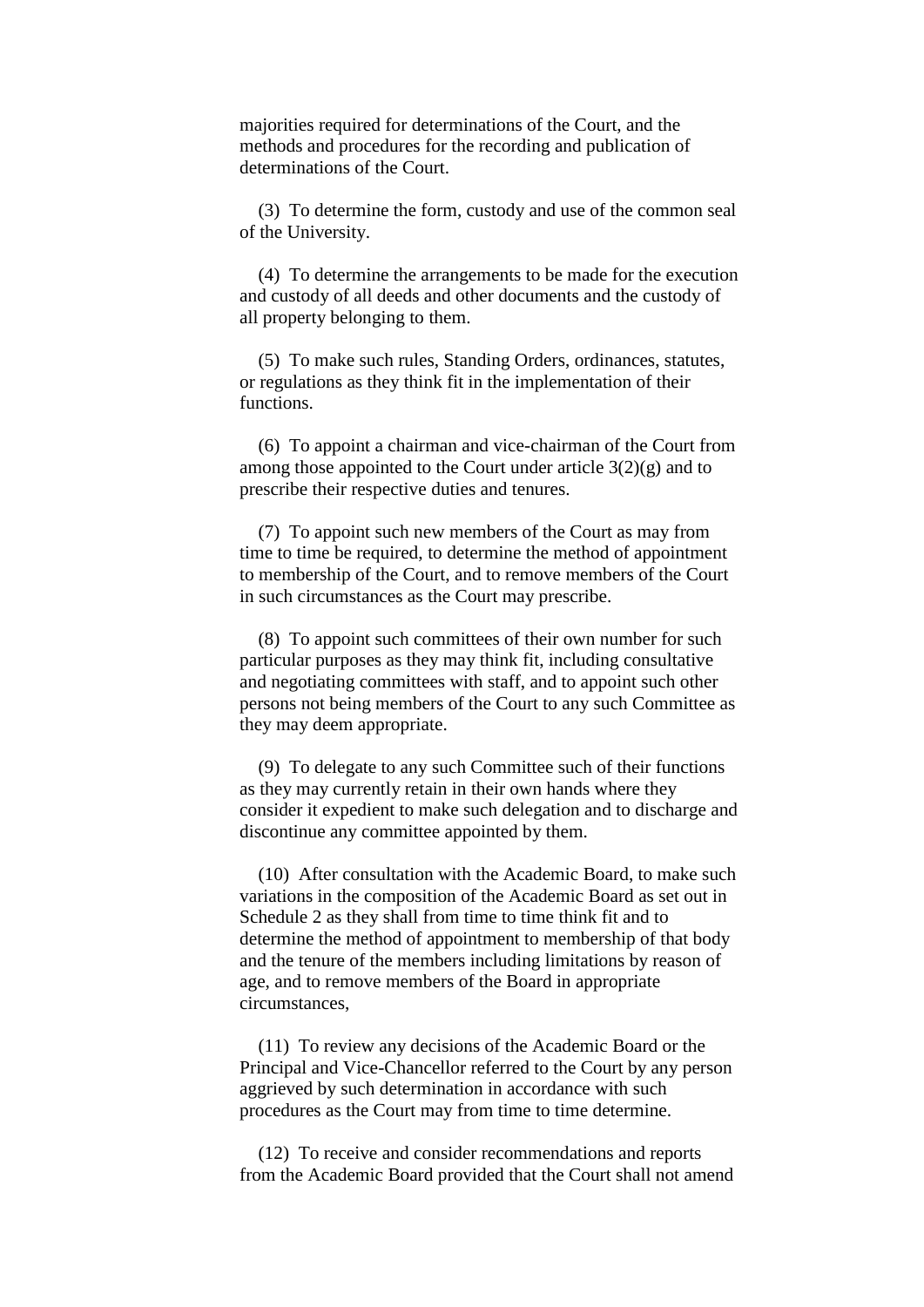or vary any determinations made by the Academic Board which require the approval of the Court without further reference to the Academic Board.

 (13) To award such Honorary Degrees and Honorary Fellowships as the Court may determine with the approval of the Academic Board.

 (14) To make and from time to time to vary the procedures to be adopted for the efficient working of the Court.

### **C. Academic**

(1) To deal with the overall planning, co-ordination, development and supervision of the academic work of the University.

 (2) To admit to the University all persons for whom a place on a course of study is available and who are deemed able to benefit from the education provided at the University; to exclude any person from admission to any course, or part thereof, if the admission of the said person would be likely to prejudice the University.

 (3) To prescribe such conditions as may be considered necessary and appropriate for admission to the University.

 (4) To establish Faculties, Departments, Schools, Institutes or other groups, to prescribe their organisation, constitution and functions and to vary or abolish any such groups.

 (5) To institute professorships and readerships, to confer such titles and to make such rules and conditions as they deem appropriate for the conferment of such titles.

 (6) To confer the titles of emeritus professor, honorary professor, honorary reader, honorary lecturer.

 (7) To institute, maintain and grant fellowships, scholarships, studentships, and other aids to and encouragements to research and education.

 (8) To undertake, to assist others to undertake and to make provision for research, design, development, testing, consultancy, laboratory and other services and to charge such fees for these services as they may deem appropriate.

 (9) To award degrees, diplomas, certificates and prizes, and to prescribe such rules and conditions as they deem appropriate for the receipt of the same.

 (10> To arrange for the affiliation of the University with other educational institutions, associations or bodies whether public or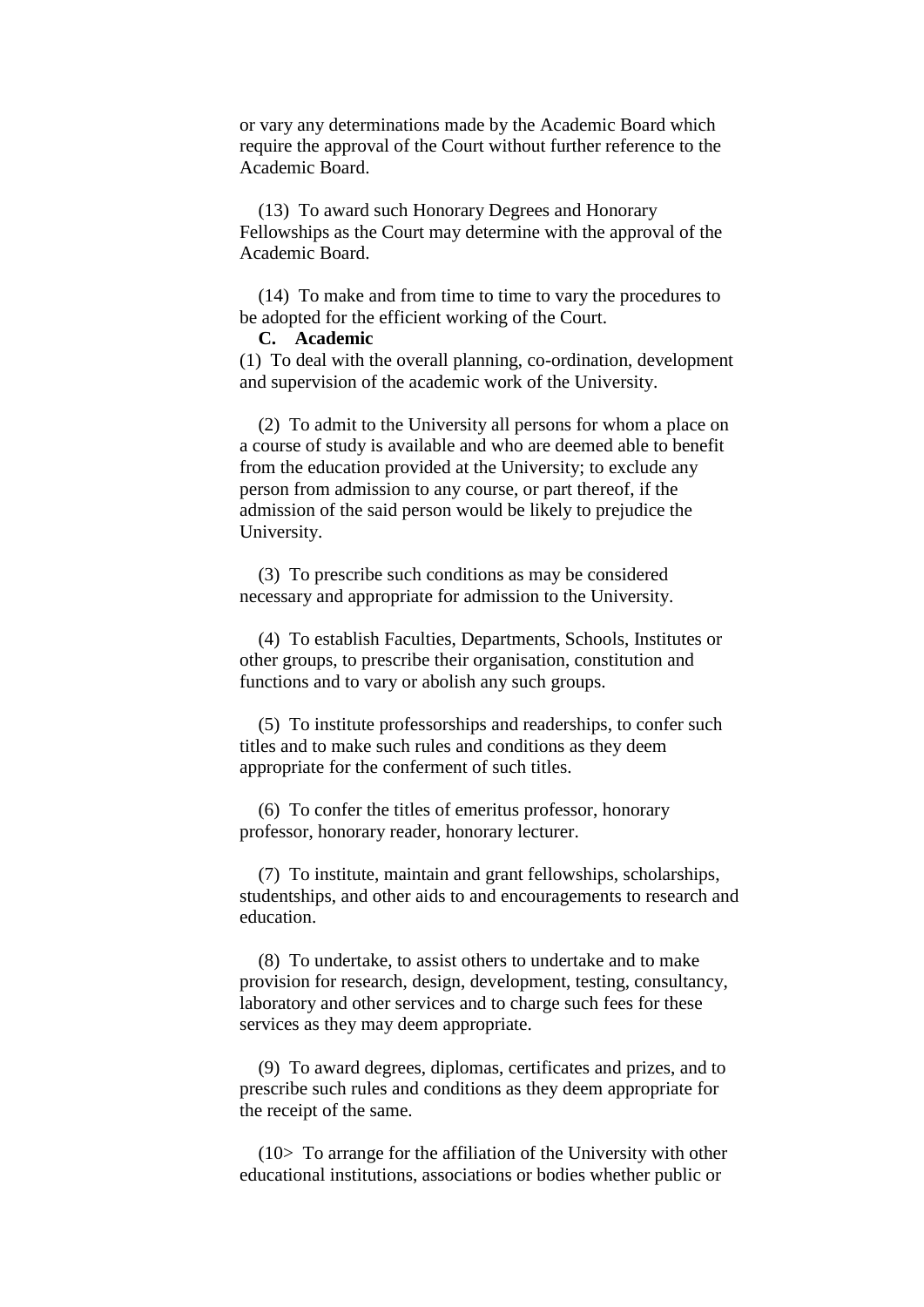private for any purposes connected with the University.

 (11) To publish, print, provide and sell books, stationery and other goods as they deem appropriate.

 (12) To frame such codes of discipline and regulations for students as may be necessary for the maintenance of the good order of the University.

(13) To keep a register of the graduates of the University.

## **D. General**

Generally and without prejudice to any of the foregoing to do anything incidental to the performance of any of their functions and to the furtherance of the objects of the University.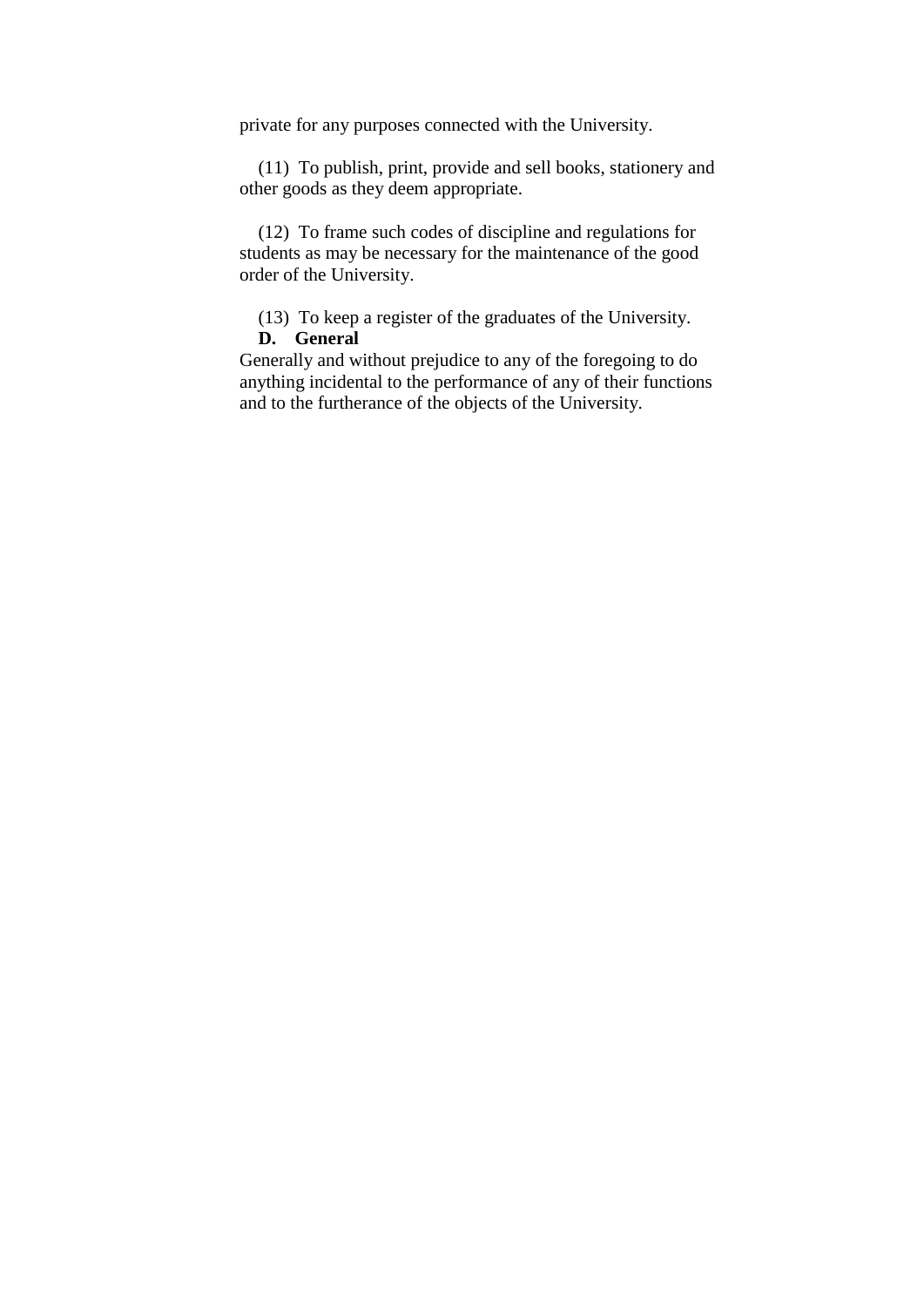# Statutory Instrument 1993 No. 557 (S. 76) **The Napier University (Scotland) Order of Council 1993**

## SCHEDULE 2

Article 6(1)

# THE ACADEMIC BOARD

 **1.** The Academic Board shall comprise the following: (a) *Ex-Officio members:—* Principal and Vice-Chancellor (Chairman) Vice-Principals Assistant Principals Deans of Faculty Secretary and Academic Registrar Director of the Computer Unit Director of the Educational Development Unit Chief Librarian (b) *Elected members:—*

2 Heads of Departments per Faculty

1 Senior Lecturer per Faculty

2 Lecturers per Faculty

(c) *Student representatives:—*

1 per Faculty nominated annually by the Students' Association

1 Sabbatical Officer of the Students' Association (normally President)

(d) *Co-opted members:—*

Not more than 2 co-opted members

 **2.** The elected members shall be members of the full-time academic staff of the University and the student representatives (other than the Sabbatical Officer) shall be matriculated students at the University.

 **3.** The elected members of the full-time academic staff shall hold office for such a period not exceeding 4 years, as may be determined by the Board, and the student representatives shall hold office for a period not exceeding 1 year.

**4.** The elected members shall be eligible for re-election.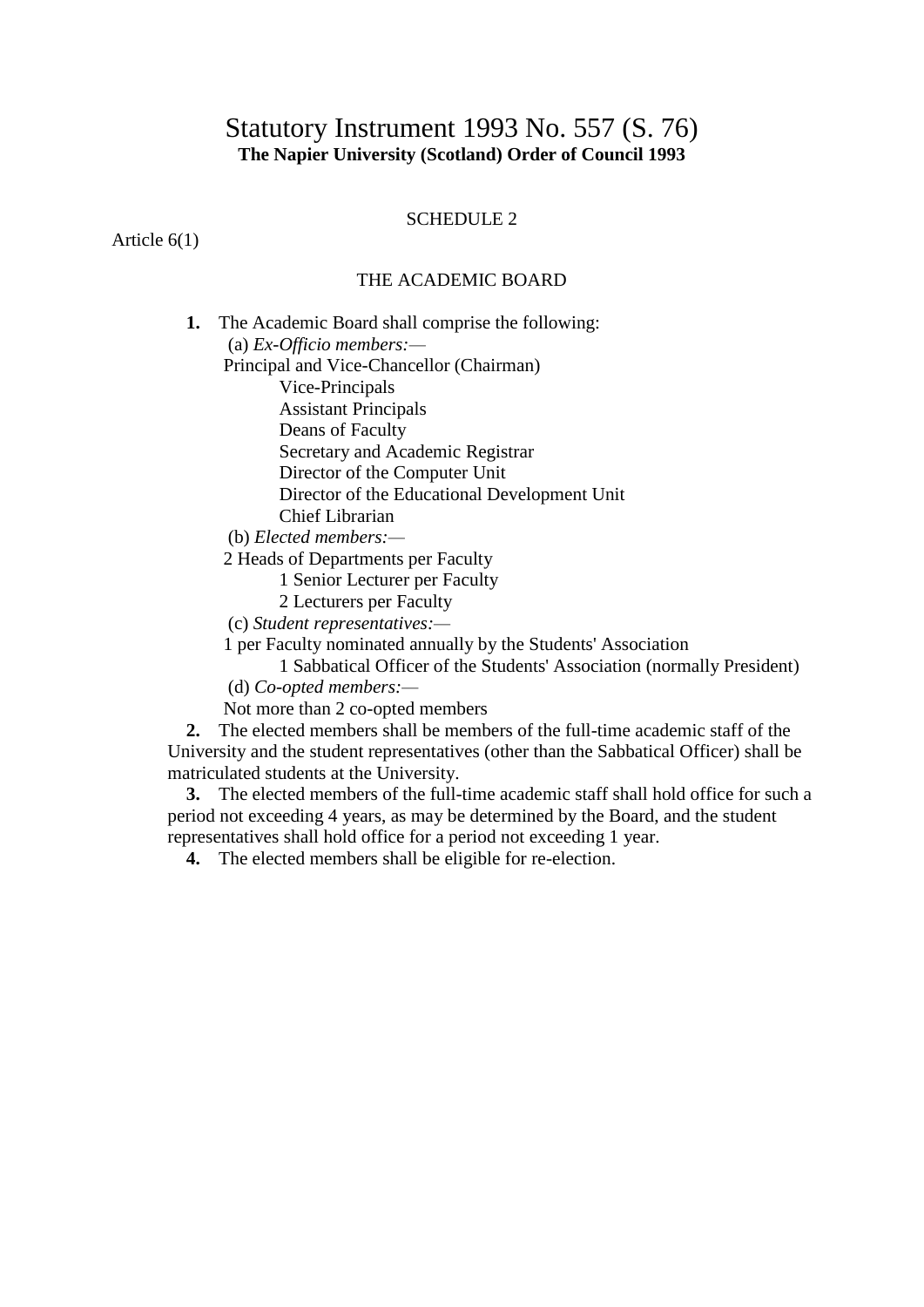# Statutory Instrument 1993 No. 557 (S. 76) **The Napier University (Scotland) Order of Council 1993**

# SCHEDULE 3

# Article 10

# SPECIAL FUNDS CONNECTED WITH THE UNIVERSITY

| (1)                  | (2)                                                   | (3)                                                                                                                |
|----------------------|-------------------------------------------------------|--------------------------------------------------------------------------------------------------------------------|
| <b>Serial</b><br>No. | <b>Name of Fund</b>                                   | <b>Purpose</b>                                                                                                     |
| 1.                   | <b>James Dick Memorial</b><br>Prize                   | To provide a prize for the best student in Medical<br>Microbiology.                                                |
| 2.                   | <b>Clark Bequest</b>                                  | To provide a travelling bursary for students in<br>the Department of Print, Media, Publishingand<br>Communication. |
| 3.                   | Heriot-Watt College<br>Prize                          | To provide prizes for Napier students.                                                                             |
| 4.                   | Heriot-Watt College<br><b>Printing Prize Fund</b>     | To provide prizes for students attending printing<br>classes.                                                      |
| 5.                   | Frank P Restall,<br>Heriot-Watt College<br>Prize Fund | To provide prizes for students attending printing<br>classes.                                                      |
| 6.                   | <b>Blyth and Blyth</b><br>Service Co Fund             | To provide prizes for students in the Civiland<br><b>Transportation Engineering Department.</b>                    |
| 7.                   | <b>J B Scott Memorial</b><br>Prize Fund               | To provide a prize for the best Engineering<br>student at Napier.                                                  |
| 8.                   | John Napier Memorial<br>Prize                         | To provide a prize for the most promising<br>student in the Energy Engineering Degree<br>Course.                   |
| 9.                   | David McMillan<br><b>Memorial Prize Fund</b>          | To provide a prize for the best student in Music.                                                                  |